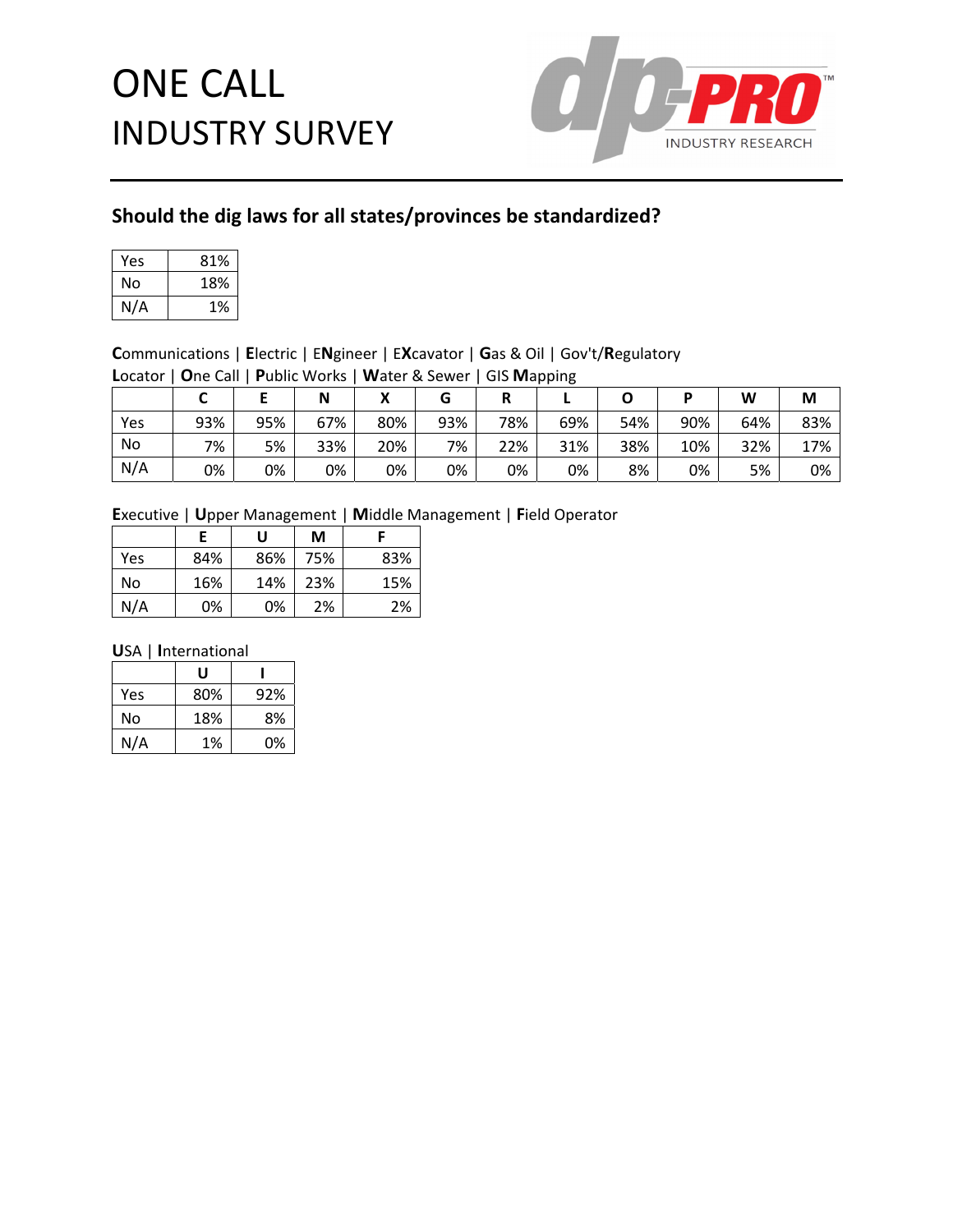

### **Should the ticket delivery format used to inform a facility owner of an excavator's intent to dig be standardized?**

| Yes | 86% |
|-----|-----|
| N٥  | 12% |
| N/A | 2%  |

**C**ommunications | **E**lectric | E**N**gineer | E**X**cavator | **G**as & Oil | Gov't/**R**egulatory **L**ocator | **O**ne Call | **P**ublic Works | **W**ater & Sewer | GIS **M**apping

|     |      |      |     |     |     |     | -   |     |     |     |      |
|-----|------|------|-----|-----|-----|-----|-----|-----|-----|-----|------|
|     |      |      | Ν   |     | G   |     |     |     |     | W   | М    |
| Yes | 100% | 100% | 83% | 80% | 90% | 78% | 92% | 62% | 85% | 73% | 100% |
| No  | 0%   | 0%   | 17% | 20% | 10% | 11% | 8%  | 31% | 15% | 23% | 0%   |
| N/A | 0%   | 0%   | 0%  | 0%  | 0%  | 11% | 0%  | 8%  | 0%  | 5%  | 0%   |

**E**xecutive | **U**pper Management | **M**iddle Management | **F**ield Operator

|     | Е   | U   | М   |     |
|-----|-----|-----|-----|-----|
| Yes | 89% | 81% | 80% | 94% |
| No  | 11% | 16% | 18% | 4%  |
| N/A | 0%  | 3%  | 2%  | 2%  |

#### **U**SA | **I**nternational

|     | U   |     |
|-----|-----|-----|
| Yes | 85% | 92% |
| No  | 13% | 8%  |
| N/A | 2%  | 0%  |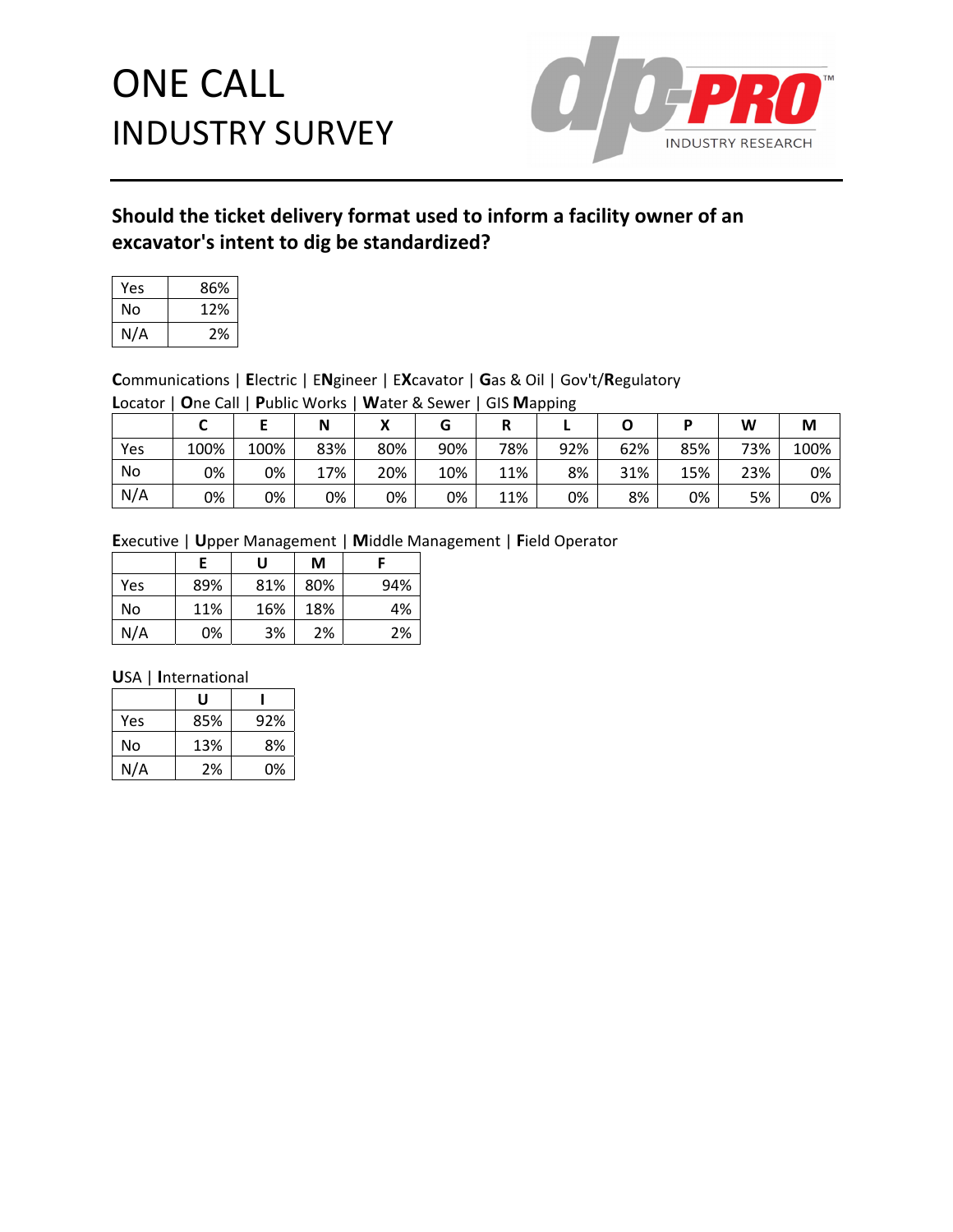

### **Currently, many One Calls operate differently. Why do you believe that is? (Rank your responses)**

| All                                 |           |     |            |     | #1         |    | #2        | #3         |          | #4  | #5        |     | #6       | #7 | #8       |    | #9       |
|-------------------------------------|-----------|-----|------------|-----|------------|----|-----------|------------|----------|-----|-----------|-----|----------|----|----------|----|----------|
| Specific state/province legislation |           |     |            |     | 64%        |    | 18%       | 8%         |          | 7%  | 2%        |     | 1%       | 1% | 0%       |    | 0%       |
| Regional or local culture           |           |     |            |     | 8%         |    | 41%       | 19%        |          | 15% | 7%        |     | 9%       | 0% | 1%       |    | 0%       |
| Executive Directors want to build   |           |     |            |     |            |    |           |            |          |     |           |     |          |    |          |    |          |
| their own solutions                 |           |     |            |     | 14%        |    | 14%       | 36%        |          | 12% | 9%        |     | 13%      | 2% | 1%       |    | 1%       |
| Utilities drove requirements        |           |     |            |     | 11%        |    | 19%       |            | 18%      | 40% | 8%        |     | 2%       | 1% | 0%       |    | 0%       |
| Contractors drove requirements      |           |     |            | 2%  |            | 5% |           | 12%<br>16% |          | 54% |           | 8%  | 1%       | 1% |          | 1% |          |
| Locators drove requirements         |           |     |            | 1%  |            | 2% | 4%        |            | 7%       | 17% |           | 63% | 4%       | 2% |          | 1% |          |
| Other*                              |           |     |            | 1%  |            | 1% | 4%        |            | 4%       | 2%  |           | 1%  | 2%       | 1% |          | 1% |          |
|                                     |           |     |            |     |            |    |           |            |          |     |           |     |          |    |          |    |          |
| <b>Communications</b>               |           | #1  | #2         |     | #3         |    | #4        |            |          | #5  | #6        |     | #7       |    | #8       |    | #9       |
| Legislation                         |           | 60% |            | 7%  |            | 0% |           | 20%        |          | 7%  |           | 7%  |          | 0% |          | 0% | 0%       |
| Culture                             |           | 13% |            | 27% | 13%        |    |           | 7%         |          | 27% |           | 7%  |          | 0% |          | 7% | 0%       |
| <b>EDs</b>                          |           | 7%  |            | 13% | 33%        |    |           | 7%         |          | 13% | 27%       |     |          | 0% |          | 0% | 0%       |
| <b>Utilities</b>                    |           | 20% |            | 33% |            | 7% |           | 40%        |          | 0%  | 0%        |     |          | 0% |          | 0% | 0%       |
| Contractors                         |           | 0%  |            | 0%  | 27%        |    |           | 20%        |          | 40% | 13%       |     |          | 0% |          | 0% | 0%       |
| Locators                            |           | 0%  |            | 13% | 13%        |    |           | 7%         |          | 13% | 47%       |     |          | 7% |          | 0% | 0%       |
| Other*                              |           | 0%  |            | 7%  |            | 7% |           | 0%         |          | 0%  | 0%        |     |          | 7% |          | 7% | 0%       |
|                                     |           |     |            |     |            |    |           |            |          |     |           |     |          |    |          |    |          |
| <b>Electrical</b>                   | #1        |     | #2         |     | #3         |    | #4        |            | #5       |     | #6        |     | #7       |    | #8       |    | #9       |
| Legislation                         | 74%       |     | 11%        |     | 11%        |    | 5%        |            | 0%       |     | 0%        |     | 0%       |    | 0%       |    | 0%       |
| Culture                             | 11%<br>5% |     | 47%        |     | 21%        |    | 21%<br>5% |            | 0%<br>0% |     | 0%        |     | 0%       |    | 0%       |    | 0%       |
| <b>EDs</b><br><b>Utilities</b>      | 11%       |     | 26%<br>16% |     | 42%<br>16% |    | 42%       |            | 16%      |     | 16%<br>0% |     | 0%<br>0% |    | 0%<br>0% |    | 5%<br>0% |
| Contractors                         | 0%        |     | 0%         |     | 11%        |    | 21%       |            | 63%      |     | 0%        |     | 0%       |    | 5%       |    | 0%       |
| Locators                            | 0%        |     | 0%         |     | 0%         |    | 0%        |            | 16%      |     | 79%       |     | 5%       |    | 0%       |    | 0%       |
| Other*                              | 0%        |     | 0%         |     | 0%         |    | 5%        |            | 5%       |     | 5%        |     | 0%       |    | 0%       |    | 0%       |
|                                     |           |     |            |     |            |    |           |            |          |     |           |     |          |    |          |    |          |
| <b>Engineering</b>                  | #1        |     | #2         |     | #3         |    | #4        |            | #5       |     | #6        |     | #7       |    | #8       |    | #9       |
| Legislation                         | 67%       |     | 33%        |     | 0%         |    | 0%        |            | 0%       |     | 0%        |     | 0%       |    | 0%       |    | 0%       |
| Culture                             | 0%        |     | 0%         |     | 67%        |    | 17%       |            | 0%       |     | 17%       |     | 0%       |    | 0%       |    | 0%       |
| <b>EDs</b>                          | 0%        |     | 0%         |     | 0%         |    | 33%       |            | 50%      |     | 17%       |     | 0%       |    | 0%       |    | 0%       |
| <b>Utilities</b>                    | 33%       |     | 50%        |     | 17%        |    | 0%        |            | 0%       |     | 0%        |     | 0%       |    | 0%       |    | 0%       |
| Contractors                         | 0%        |     | 17%        |     | 0%         |    | 33%       |            | 33%      |     | 17%       |     | 0%       |    | 0%       |    | 0%       |
| Locators                            | 0%        |     | 0%         |     | 17%        |    | 17%       |            | 17%      |     | 50%       |     | 0%       |    | 0%       |    | 0%       |
| Other*                              |           |     |            |     |            |    |           |            |          |     |           |     |          |    |          |    | 0%       |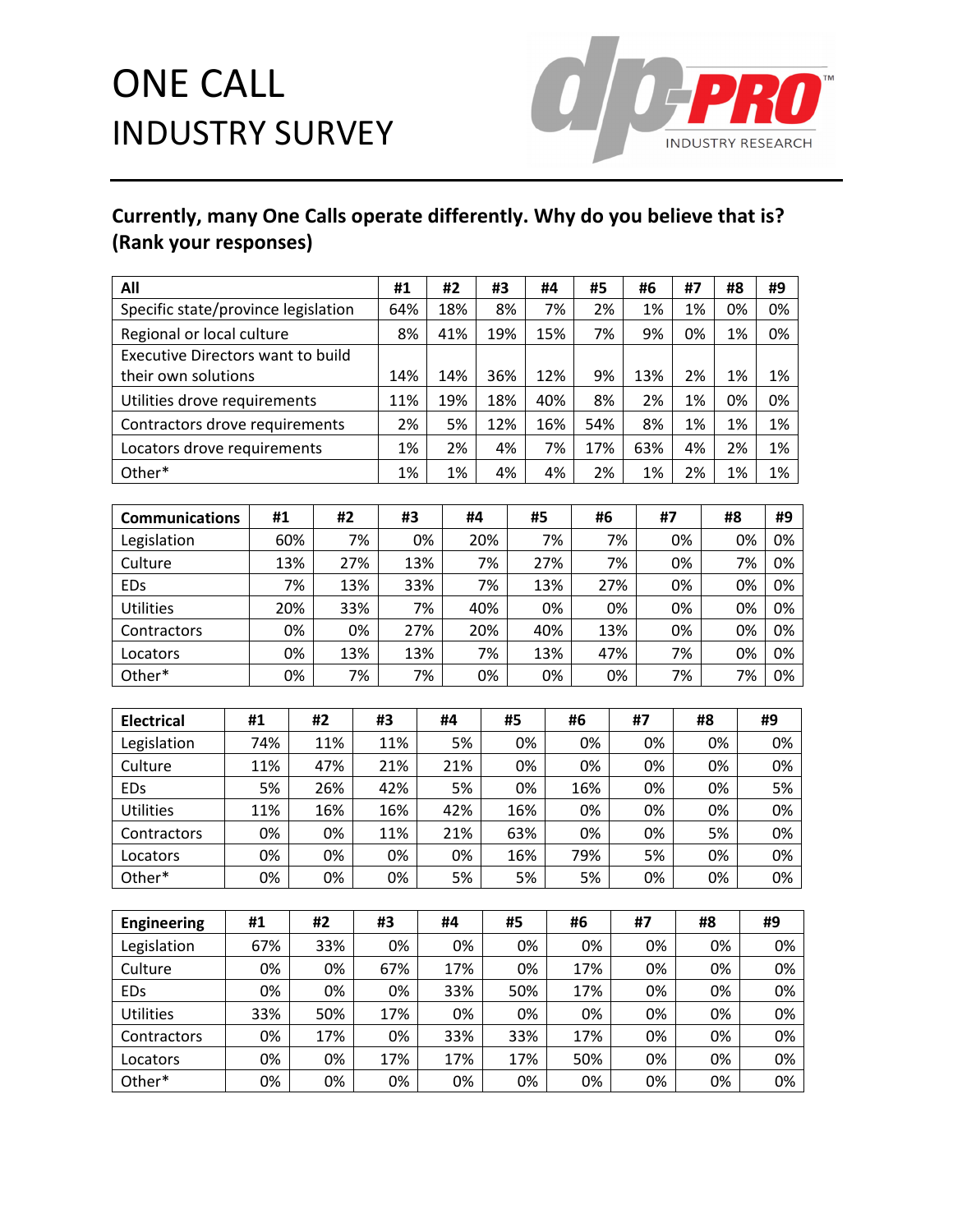

| <b>Excavating</b> | #1  | #2  | #3  | #4    | #5  | #6  | #7  | #8 | #9 |
|-------------------|-----|-----|-----|-------|-----|-----|-----|----|----|
| Legislation       | 40% | 30% | 30% | 0%    | 0%  | 0%  | 0%  | 0% | 0% |
| Culture           | 20% | 60% | 20% | 0%    | 0%  | 0%  | 0%  | 0% | 0% |
| <b>EDs</b>        | 30% | 10% | 30% | 10%   | 0%  | 10% | 10% | 0% | 0% |
| Utilities         | 0%  | 0%  | 0%  | 80%   | 10% | 10% | 0%  | 0% | 0% |
| Contractors       | 0%  | 0%  | 0%  | 10%   | 40% | 50% | 0%  | 0% | 0% |
| Locators          | 0%  | 0%  | 10% | 0%    | 50% | 30% | 10% | 0% | 0% |
| Other*            | 10% | 0%  | 10% | 0%    | 0%  | 0%  | 0%  | 0% | 0% |
|                   |     |     |     |       |     |     |     |    |    |
| Gas & Oil         | #1  | #2  | #3  | #4    | #5  | #6  | #7  | #8 | #9 |
| Legislation       | 47% | 23% | 17% | 7%    | 0%  | 0%  | 7%  | 0% | 0% |
| Culture           | 17% | 30% | 13% | 20%   | 3%  | 17% | 0%  | 0% | 0% |
| <b>EDs</b>        | 27% | 20% | 23% | 13%   | 3%  | 13% | 0%  | 0% | 0% |
| <b>Utilities</b>  | 10% | 17% | 30% | 23%   | 17% | 0%  | 3%  | 0% | 0% |
| Contractors       | 0%  | 7%  | 13% | 27%   | 50% | 3%  | 0%  | 0% | 0% |
| Locators          | 0%  | 0%  | 0%  | 7%    | 27% | 60% | 3%  | 3% | 0% |
| Other*            | 0%  | 3%  | 3%  | 3%    | 0%  | 0%  | 3%  | 0% | 0% |
|                   |     |     |     |       |     |     |     |    |    |
|                   |     |     |     |       |     |     |     |    |    |
| Gov't/Reg         | #1  | #2  | #3  | #4    | #5  | #6  | #7  | #8 | #9 |
| Legislation       | 89% | 11% | 0%  | 0%    | 0%  | 0%  | 0%  | 0% | 0% |
| Culture           | 11% | 44% | 11% | 33%   | 0%  | 0%  | 0%  | 0% | 0% |
| <b>EDs</b>        | 0%  | 11% | 56% | 11%   | 11% | 11% | 0%  | 0% | 0% |
| <b>Utilities</b>  | 0%  | 22% | 22% | 33%   | 11% | 11% | 0%  | 0% | 0% |
| Contractors       | 0%  | 11% | 11% | 11%   | 67% | 0%  | 0%  | 0% | 0% |
| Locators          | 0%  | 0%  | 0%  | 11%   | 11% | 78% | 0%  | 0% | 0% |
| Other*            | 0%  | 0%  | 0%  | 0%    | 0%  | 0%  | 0%  | 0% | 0% |
|                   |     |     |     |       |     |     |     |    |    |
| <b>Locating</b>   | #1  | #2  | #3  | #4    | #5  | #6  | #7  | #8 | #9 |
| Legislation       | 69% | 0%  | 23% | 8%    | 0%  | 0%  | 0%  | 0% | 0% |
| Culture           | 8%  | 54% | 15% | $8\%$ | 15% | 0%  | 0%  | 0% | 0% |
| <b>EDs</b>        | 8%  | 15% | 38% | 23%   | 8%  | 0%  | 8%  | 0% | 0% |
| Utilities         | 8%  | 15% | 8%  | 54%   | 15% | 0%  | 0%  | 0% | 0% |
| Contractors       | 8%  | 15% | 8%  | 8%    | 54% | 8%  | 0%  | 0% | 0% |
| Locators          | 0%  | 0%  | 0%  | 0%    | 8%  | 85% | 0%  | 0% | 8% |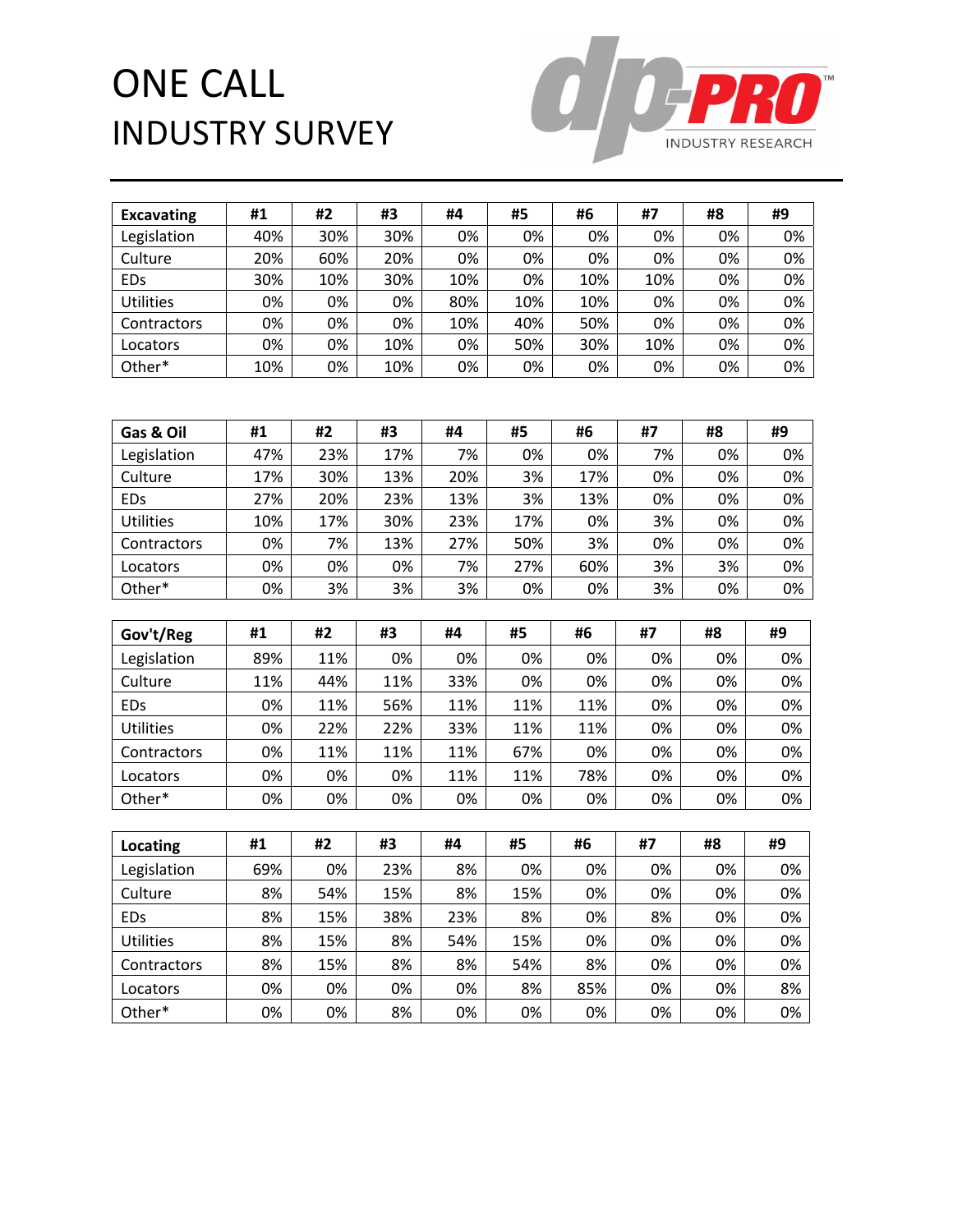

| <b>One Call</b>          | #1  | #2  | #3  | #4  | #5  | #6  | #7  | #8  | #9 |
|--------------------------|-----|-----|-----|-----|-----|-----|-----|-----|----|
| Legislation              | 69% | 23% | 0%  | 8%  | 0%  | 0%  | 0%  | 0%  | 0% |
| Culture                  | 8%  | 38% | 15% | 15% | 15% | 8%  | 0%  | 0%  | 0% |
| <b>EDs</b>               | 8%  | 31% | 23% | 8%  | 0%  | 15% | 8%  | 8%  | 0% |
| Utilities                | 8%  | 8%  | 38% | 31% | 0%  | 8%  | 8%  | 0%  | 0% |
| Contractors              | 0%  | 0%  | 8%  | 15% | 46% | 0%  | 15% | 8%  | 8% |
| Locators                 | 0%  | 0%  | 0%  | 0%  | 15% | 62% | 8%  | 15% | 0% |
| Other*                   | 8%  | 0%  | 15% | 23% | 23% | 8%  | 8%  | 8%  | 8% |
|                          |     |     |     |     |     |     |     |     |    |
| <b>Public Works</b>      | #1  | #2  | #3  | #4  | #5  | #6  | #7  | #8  | #9 |
| Legislation              | 65% | 15% | 10% | 0%  | 10% | 0%  | 0%  | 0%  | 0% |
| Culture                  | 0%  | 45% | 10% | 10% | 10% | 25% | 0%  | 0%  | 0% |
| <b>EDs</b>               | 20% | 0%  | 45% | 15% | 10% | 10% | 0%  | 0%  | 0% |
| <b>Utilities</b>         | 10% | 35% | 5%  | 45% | 0%  | 5%  | 0%  | 0%  | 0% |
| Contractors              | 5%  | 5%  | 15% | 10% | 60% | 5%  | 0%  | 0%  | 0% |
| Locators                 | 0%  | 0%  | 15% | 20% | 10% | 50% | 0%  | 0%  | 5% |
| Other*                   | 0%  | 0%  | 0%  | 0%  | 0%  | 0%  | 0%  | 0%  | 0% |
|                          |     |     |     |     |     |     |     |     |    |
| <b>Water &amp; Sewer</b> | #1  | #2  | #3  | #4  | #5  | #6  | #7  | #8  | #9 |
| Legislation              | 73% | 18% | 5%  | 5%  | 0%  | 0%  | 0%  | 0%  | 0% |
| Culture                  | 0%  | 55% | 18% | 18% | 5%  | 5%  | 0%  | 0%  | 0% |
| <b>EDs</b>               | 5%  | 14% | 50% | 9%  | 9%  | 14% | 0%  | 0%  | 0% |
| <b>Utilities</b>         | 14% | 9%  | 18% | 55% | 5%  | 0%  | 0%  | 0%  | 0% |
| Contractors              | 5%  | 5%  | 9%  | 9%  | 64% | 9%  | 0%  | 0%  | 0% |
| Locators                 | 5%  | 0%  | 0%  | 5%  | 18% | 73% | 0%  | 0%  | 0% |
| Other*                   | 0%  | 0%  | 0%  | 0%  | 0%  | 0%  | 0%  | 0%  | 0% |
|                          |     |     |     |     |     |     |     |     |    |
| <b>GIS Mapping</b>       | #1  | #2  | #3  | #4  | #5  | #6  | #7  | #8  | #9 |
| Legislation              | 50% | 0%  | 17% | 33% | 0%  | 0%  | 0%  | 0%  | 0% |
| Culture                  | 17% | 50% | 17% | 0%  | 0%  | 17% | 0%  | 0%  | 0% |
| <b>EDs</b>               | 0%  | 17% | 33% | 0%  | 50% | 0%  | 0%  | 0%  | 0% |
| Utilities                | 17% | 17% | 17% | 50% | 0%  | 0%  | 0%  | 0%  | 0% |
| Contractors              | 17% | 0%  | 17% | 0%  | 33% | 33% | 0%  | 0%  | 0% |
| Locators                 | 0%  | 17% | 0%  | 17% | 17% | 50% | 0%  | 0%  | 0% |
| Other*                   | 0%  | 0%  | 0%  | 0%  | 0%  | 0%  | 0%  | 0%  | 0% |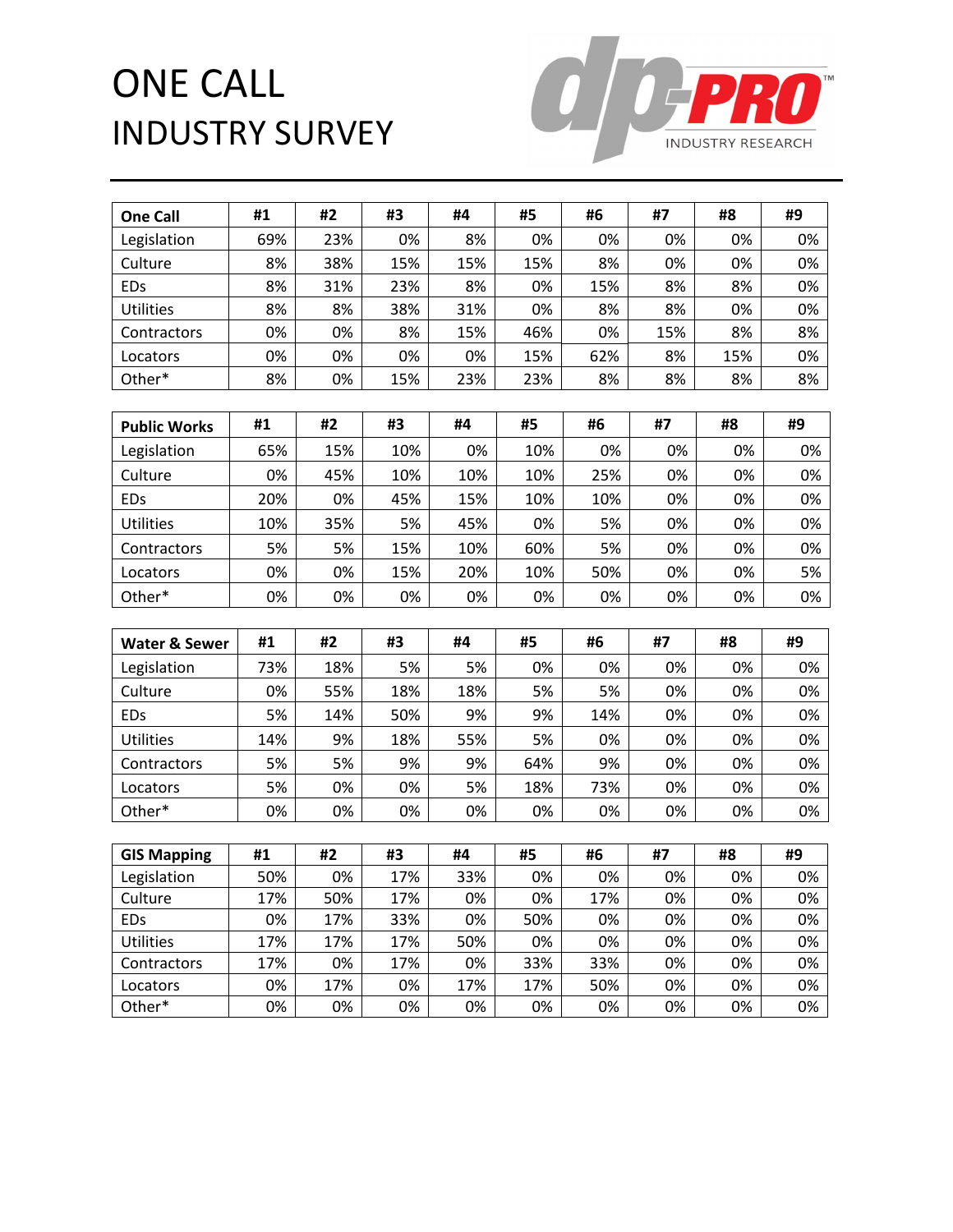

| Other                                    | #1  | #2  | #3  | #4  | #5  | #6  | #7  | #8 | #9 |
|------------------------------------------|-----|-----|-----|-----|-----|-----|-----|----|----|
| Legislation                              | 40% | 60% | 0%  | 0%  | 0%  | 0%  | 0%  | 0% | 0% |
| Culture                                  | 20% | 20% | 40% | 20% | 0%  | 0%  | 0%  | 0% | 0% |
| <b>EDs</b>                               | 40% | 20% | 40% | 0%  | 0%  | 0%  | 0%  | 0% | 0% |
| <b>Utilities</b>                         | 0%  | 0%  | 20% | 60% | 20% | 0%  | 0%  | 0% | 0% |
| Contractors                              | 0%  | 0%  | 0%  | 0%  | 80% | 20% | 0%  | 0% | 0% |
| Locators                                 | 0%  | 0%  | 0%  | 0%  | 0%  | 80% | 20% | 0% | 0% |
| Other*                                   | 0%  | 0%  | 0%  | 20% | 0%  | 0%  | 0%  | 0% | 0% |
|                                          |     |     |     |     |     |     |     |    |    |
| <b>Executive</b>                         | #1  | #2  | #3  | #4  | #5  | #6  | #7  | #8 | #9 |
| Specific state/province legislation      | 58% | 37% | 5%  | 0%  | 0%  | 0%  | 0%  | 0% | 0% |
| Regional or local culture                | 16% | 42% | 21% | 5%  | 11% | 5%  | 0%  | 0% | 0% |
| <b>Executive Directors want to build</b> |     |     |     |     |     |     |     |    |    |
| their own solutions                      | 16% | 11% | 42% | 11% | 0%  | 5%  | 11% | 5% | 0% |
| Utilities drove requirements             | 5%  | 11% | 16% | 58% | 5%  | 5%  | 0%  | 0% | 0% |
| Contractors drove requirements           | 0%  | 0%  | 0%  | 5%  | 58% | 21% | 11% | 5% | 0% |
| Locators drove requirements              | 0%  | 0%  | 5%  | 0%  | 16% | 63% | 11% | 5% | 0% |
| Other*                                   | 5%  | 0%  | 11% | 21% | 11% | 0%  | 5%  | 5% | 5% |
|                                          |     |     |     |     |     |     |     |    |    |
| <b>Upper Management</b>                  | #1  | #2  | #3  | #4  | #5  | #6  | #7  | #8 | #9 |
| Legislation                              | 68% | 16% | 5%  | 5%  | 5%  | 0%  | 0%  | 0% | 0% |
| Culture                                  | 8%  | 32% | 32% | 11% | 5%  | 11% | 0%  | 0% | 0% |
| <b>EDs</b>                               | 8%  | 14% | 27% | 8%  | 19% | 22% | 0%  | 0% | 3% |
| <b>Utilities</b>                         | 11% | 30% | 16% | 38% | 3%  | 3%  | 0%  | 0% | 0% |
| Contractors                              | 3%  | 5%  | 11% | 32% | 43% | 3%  | 0%  | 3% | 0% |
| Locators                                 | 3%  | 3%  | 8%  | 3%  | 22% | 59% | 3%  | 0% | 0% |
| Other*                                   | 0%  | 0%  | 0%  | 3%  | 3%  | 3%  | 3%  | 3% | 0% |
|                                          |     |     |     |     |     |     |     |    |    |
| <b>Middle Management</b>                 | #1  | #2  | #3  | #4  | #5  | #6  | #7  | #8 | #9 |
| Legislation                              | 65% | 18% | 11% | 7%  | 0%  | 0%  | 0%  | 0% | 0% |
| Culture                                  | 9%  | 40% | 14% | 23% | 7%  | 7%  | 0%  | 0% | 0% |
| <b>EDs</b>                               | 11% | 14% | 35% | 12% | 9%  | 18% | 2%  | 0% | 0% |
| <b>Utilities</b>                         | 12% | 19% | 19% | 35% | 9%  | 4%  | 2%  | 0% | 0% |

Contractors 2% 14% 14% 11% 58% 9% 0% 0% 2% Locators 0% 4% 4% 11% 16% 61% 4% 2% 0% Other\* 2% 0% 4% 2% 2% 2% 2% 0% 0%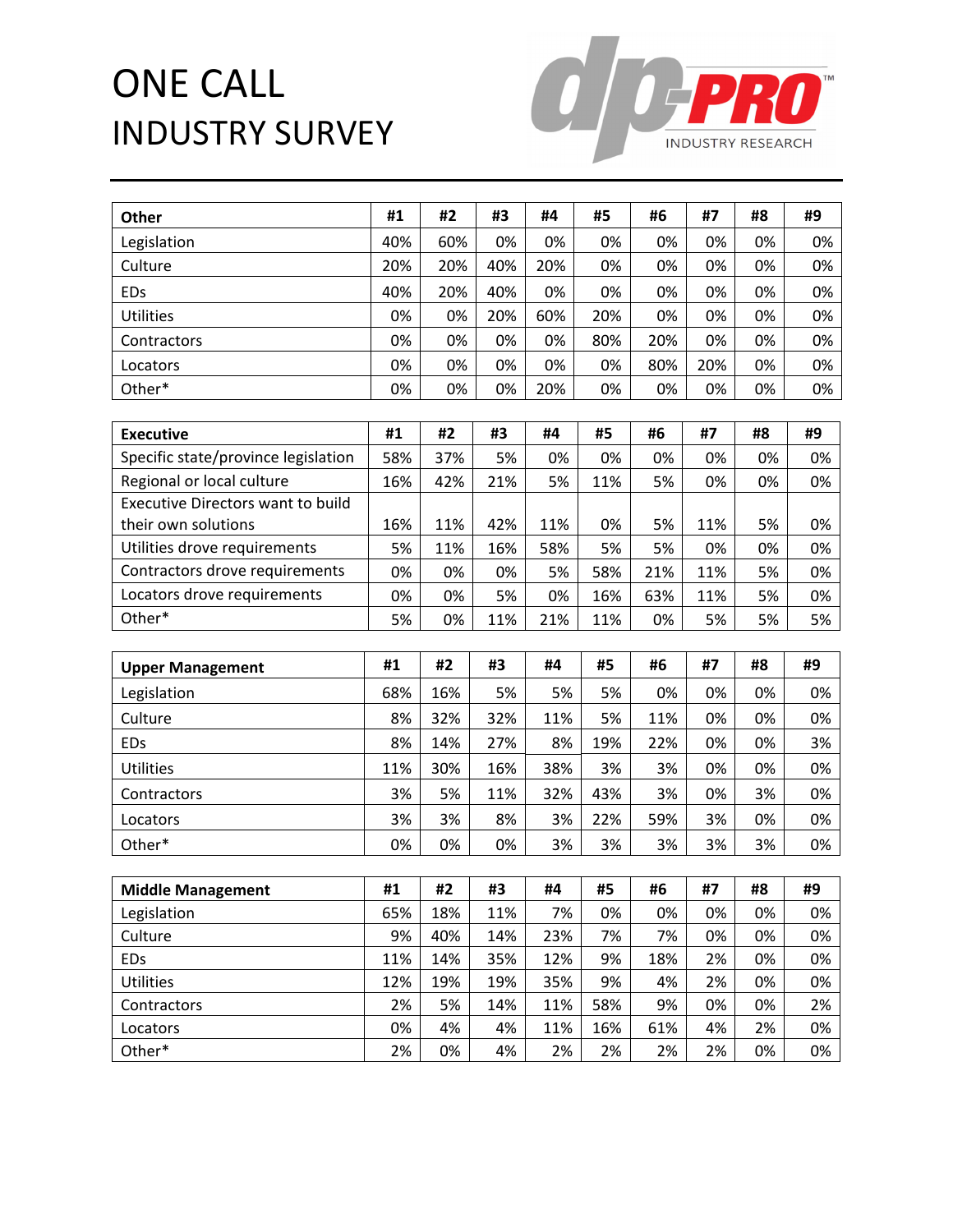

| <b>Field Operators</b> | #1  | #2  | #3  | #4  | #5  | #6  | #7 | #8 | #9 |
|------------------------|-----|-----|-----|-----|-----|-----|----|----|----|
| Legislation            | 60% | 13% | 8%  | 10% | 2%  | 2%  | 4% | 0% | 0% |
| Culture                | 4%  | 48% | 13% | 13% | 8%  | 13% | 0% | 2% | 0% |
| <b>EDs</b>             | 21% | 15% | 40% | 15% | 6%  | 4%  | 0% | 0% | 0% |
| <b>Utilities</b>       | 13% | 15% | 19% | 40% | 13% | 0%  | 2% | 0% | 0% |
| Contractors            | 2%  | 6%  | 15% | 15% | 56% | 6%  | 0% | 0% | 0% |
| Locators               | 0%  | 0%  | 2%  | 8%  | 15% | 67% | 2% | 2% | 4% |
| Other*                 | 0%  | 4%  | 4%  | 0%  | 0%  | 0%  | 2% | 2% | 2% |

| <b>USA</b>                          | #1  | #2  | #3  | #4  | #5  | #6  | #7 | #8 | #9 |
|-------------------------------------|-----|-----|-----|-----|-----|-----|----|----|----|
| Specific state/province legislation | 62% | 19% | 9%  | 6%  | 2%  | 1%  | 1% | 0% | 0% |
| Regional or local culture           | 9%  | 41% | 18% | 15% | 8%  | 9%  | 0% | 1% | 0% |
| Executive Directors want to build   |     |     |     |     |     |     |    |    |    |
| their own solutions                 | 14% | 14% | 34% | 12% | 9%  | 14% | 2% | 1% | 1% |
| Utilities drove requirements        | 11% | 19% | 19% | 41% | 7%  | 2%  | 1% | 0% | 0% |
| Contractors drove requirements      | 2%  | 5%  | 11% | 16% | 54% | 8%  | 1% | 1% | 1% |
| Locators drove requirements         | 1%  | 1%  | 5%  | 7%  | 17% | 63% | 3% | 1% | 1% |
| Other*                              | 1%  | 1%  | 4%  | 3%  | 2%  | 1%  | 2% | 1% | 1% |

| <b>International</b> | #1  | #2  | #3  | #4  | #5  | #6  | #7 | #8 | #9 |
|----------------------|-----|-----|-----|-----|-----|-----|----|----|----|
| Legislation          | 77% | 8%  | 0%  | 15% | 0%  | 0%  | 0% | 0% | 0% |
| Culture              | 0%  | 46% | 23% | 15% | 0%  | 15% | 0% | 0% | 0% |
| <b>EDs</b>           | 8%  | 15% | 54% | 8%  | 8%  | 8%  | 0% | 0% | 0% |
| <b>Utilities</b>     | 15% | 23% | 8%  | 31% | 15% | 8%  | 0% | 0% | 0% |
| Contractors          | 0%  | 0%  | 15% | 15% | 54% | 8%  | 8% | 0% | 0% |
| Locators             | 0%  | 8%  | 0%  | 0%  | 15% | 62% | 8% | 8% | 0% |
| Other*               | 0%  | 0%  | 0%  | 15% | 8%  | 0%  | 8% | 8% | 8% |

### **Question 3, "Other" Responses**

1/Differences in complexities, densities of utilities in urban environments

1/Legacy‐Older One Calls began regionally and by large facility owners, for good reason, but as such, they had a myopic look at the solutions needed for all facility owners.

2/State regulators seem to always have a "one‐up" on other states ‐ competitiveness vs cooperativeness‐ "We know better than them attitude"

2/Those who would be dealing with enforcement.

3/Slow regulatory process on the Federal, State and local level

3/Failure to recognize effective foreign one call centers as the standard to live up to.

3/Strong Branding established by one ‐ call centers

3/History of high‐profile damages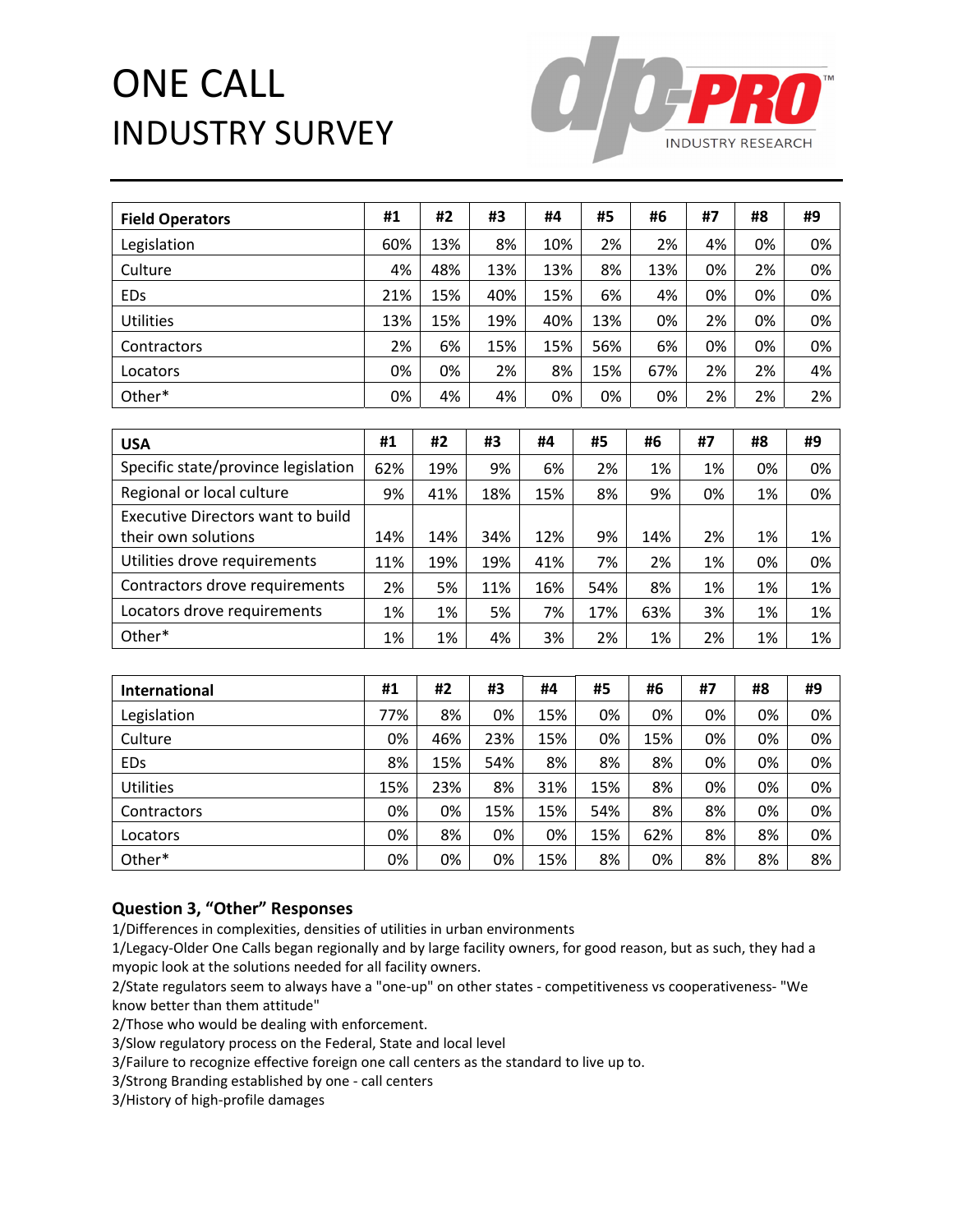

3/Political affiliations 3/Local geography and primary facility types at inception 4/Not paying attention to demographic demands/shifts in user preferences. 4/It was the first attempt and suited the technology available 4/State regulatory and/or enforcement authorities drove the requirements 4/Philosophy of government — some states want more gov involvement, some want less 4/Vested control, PUC vs. non‐PUC control 4/No action by board members in each state/maintain status quo 5/Too focused on old call-to-actions and branding than Best Practices, data analysis, and reducing damages. 5/Federal regulatory and/or enforcement authorities drove the requirements 5/Penalty structure/fine structure 5/Age of infrastructure 6/Elected vs appointed boards 6/Speed and scope of economic growth 7/hard to get all to agree 7/The legislation excuse is often used, but standardization could have still been implemented by using the most restrictive regs and working from there. 7/climate/environmental considerations. 8/politics 8/economic demographics 9/egos

### **Should the information (ticket details, maps, facility records, etc.) provided by the utility company to its in‐house locator or a contract locating company be standardized?**

| Yes | 85% |
|-----|-----|
| N٥  | 13% |
| N/A | 2%  |

**C**ommunications | **E**lectric | E**N**gineer | E**X**cavator | **G**as & Oil | Gov't/**R**egulatory **L**ocator | **O**ne Call | **P**ublic Works | **W**ater & Sewer | GIS **M**apping

| LUCALUI | UIE CAILL |     | <b>FULL WUIS</b> |     | <b>WALEL &amp; SEWEL</b> | <b>SUBJIVIADULLE</b> |     |     |     |     |     |
|---------|-----------|-----|------------------|-----|--------------------------|----------------------|-----|-----|-----|-----|-----|
|         | ∼         |     | N                |     | G                        |                      |     |     |     | W   | М   |
| Yes     | 67%       | 79% | 83%              | 80% | 83%                      | 67%                  | 62% | 77% | 65% | 45% | 83% |
| No      | 33%       | 21% | 17%              | 20% | 17%                      | 33%                  | 38% | 23% | 35% | 50% | 17% |
| N/A     | 0%        | 0%  | 0%               | 0%  | 0%                       | 0%                   | 0%  | 0%  | 0%  | 5%  | 0%  |

**E**xecutive | **U**pper Management | **M**iddle Management | **F**ield Operator

|     |     | U   | М   |     |
|-----|-----|-----|-----|-----|
| Yes | 79% | 68% | 70% | 69% |
| No  | 21% | 32% | 30% | 29% |
| N/A | 0%  | 0%  | 0%  | 2%  |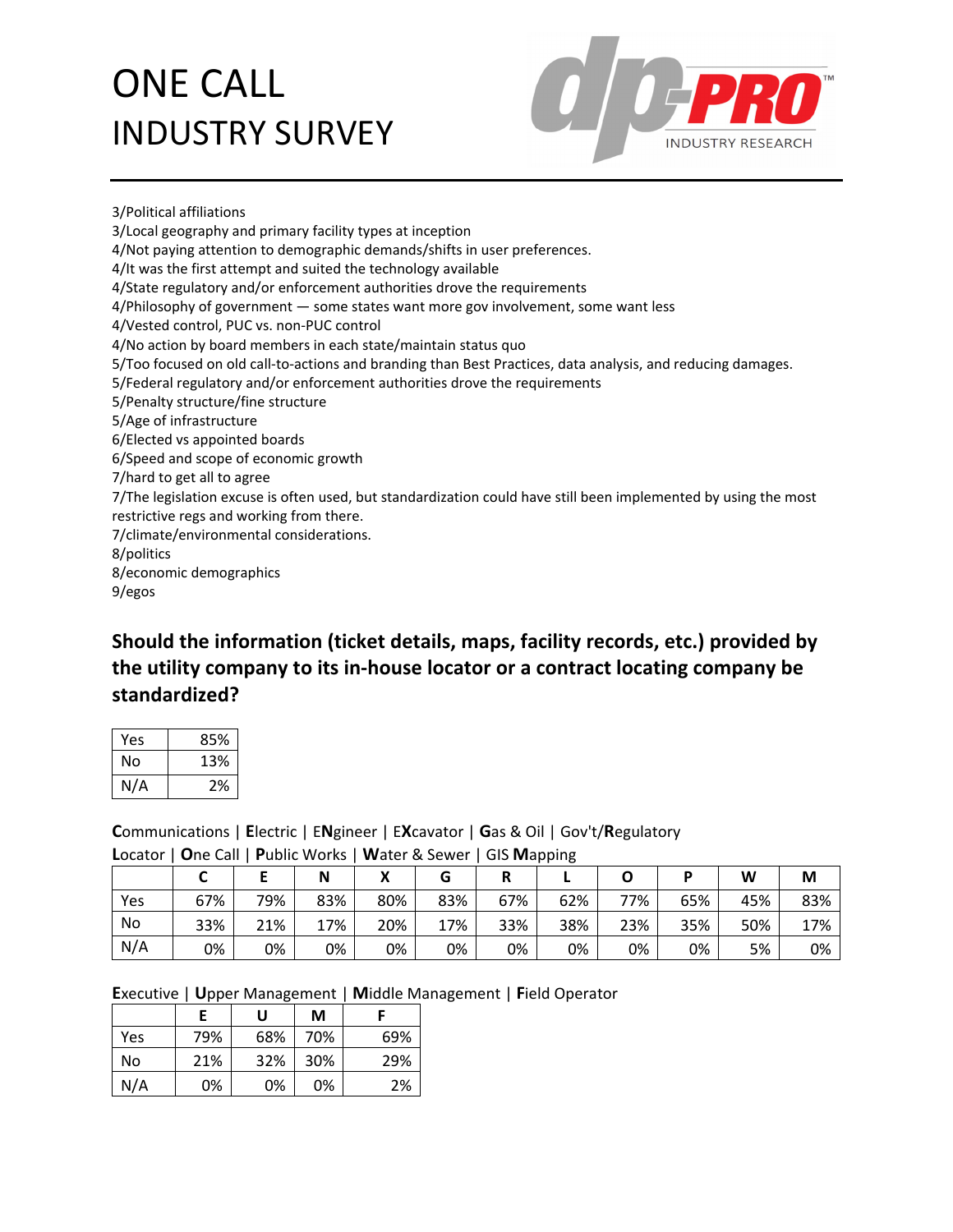

### **U**SA | **I**nternational

|     | U   |      |
|-----|-----|------|
| Yes | 67% | 100% |
| No  | 32% | 0%   |
| N/A | 1%  | 0%   |

**Consider the One Call system you use most frequently. When submitting a ticket request, how easy is it to..**

| All                       | <b>Very Easy</b> | Somewhat<br>Easy | Somewhat<br><b>Difficult</b> | <b>Very</b><br><b>Difficult</b> | N/A |
|---------------------------|------------------|------------------|------------------------------|---------------------------------|-----|
| Understand what to do     | 38%              | 45%              | 15%                          | 2%                              | 38% |
| Ease of use               | 39%              | 43%              | 17%                          | 1%                              | 39% |
| Speed of use              | 36%              | 40%              | 18%                          | 6%                              | 36% |
| Receive status updates    | 36%              | 38%              | 18%                          | 9%                              | 36% |
| Obtain system information | 22%              | 26%              | 24%                          | 29%                             | 22% |

| <b>Communications</b>     | <b>Very Easy</b> | Somewhat<br>Easy | Somewhat<br><b>Difficult</b> | <b>Verv</b><br><b>Difficult</b> | N/A |
|---------------------------|------------------|------------------|------------------------------|---------------------------------|-----|
| Understand what to do     | 36%              | 50%              | 7%                           | 7%                              | 36% |
| Ease of use               | 36%              | 36%              | 29%                          | 0%                              | 36% |
| Speed of use              | 36%              | 36%              | 21%                          | 7%                              | 36% |
| Receive status updates    | 33%              | 33%              | 25%                          | 8%                              | 33% |
| Obtain system information | 15%              | 38%              | 23%                          | 23%                             | 15% |

| <b>Electric</b>           | <b>Very Easy</b> | Somewhat<br>Easy | Somewhat<br><b>Difficult</b> | <b>Verv</b><br><b>Difficult</b> | N/A |
|---------------------------|------------------|------------------|------------------------------|---------------------------------|-----|
|                           |                  |                  |                              |                                 |     |
| Understand what to do     | 25%              | 58%              | 17%                          | 0%                              | 25% |
| Ease of use               | 17%              | 58%              | 25%                          | 0%                              | 17% |
| Speed of use              | 17%              | 58%              | 25%                          | 0%                              | 17% |
| Receive status updates    | 20%              | 10%              | 50%                          | 20%                             | 20% |
| Obtain system information | 18%              | 45%              | 18%                          | 18%                             | 18% |

| <b>Engineering</b>     | <b>Very Easy</b> | Somewhat | Somewhat         | Verv             | N/A |
|------------------------|------------------|----------|------------------|------------------|-----|
|                        |                  | Easy     | <b>Difficult</b> | <b>Difficult</b> |     |
| Understand what to do  | 33%              | 67%      | 0%               | 0%               | 33% |
| Ease of use            | 33%              | 67%      | 0%               | 0%               | 33% |
| Speed of use           | 17%              | 50%      | 17%              | 17%              | 17% |
| Receive status updates | 17%              | 33%      | 17%              | 33%              | 17% |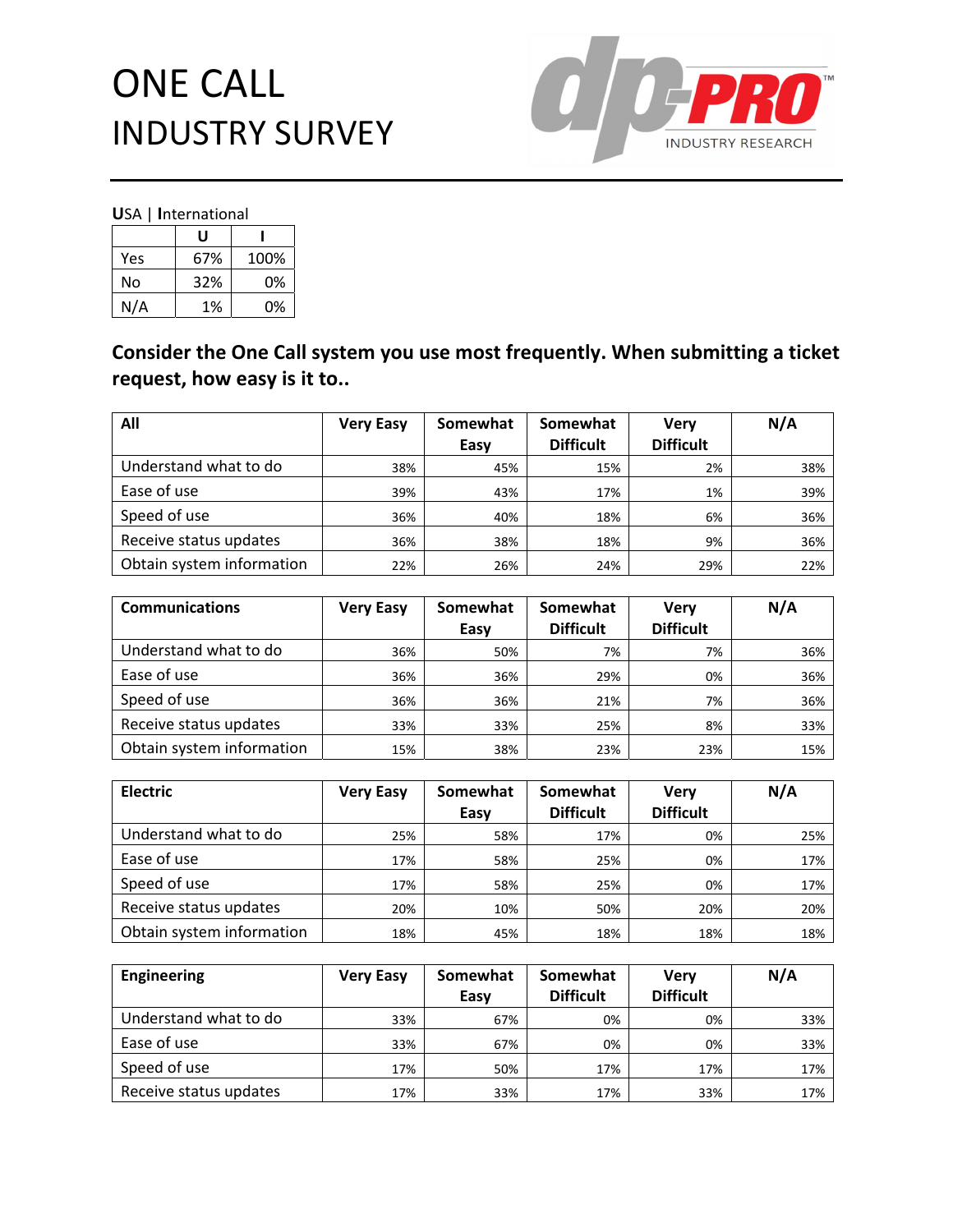

| Obtain system information | 17%              | 17%      | 33%              | 33%              | 17% |
|---------------------------|------------------|----------|------------------|------------------|-----|
|                           |                  |          |                  |                  |     |
| <b>Excavating</b>         | <b>Very Easy</b> | Somewhat | Somewhat         | <b>Very</b>      | N/A |
|                           |                  | Easy     | <b>Difficult</b> | <b>Difficult</b> |     |
| Understand what to do     | 40%              | 40%      | 20%              | 0%               | 40% |
| Ease of use               | 40%              | 40%      | 20%              | 0%               | 40% |
| Speed of use              | 40%              | 30%      | 20%              | 10%              | 40% |
| Receive status updates    | 30%              | 40%      | 20%              | 10%              | 30% |
| Obtain system information | 30%              | 40%      | 30%              | 0%               | 30% |

| Gas & Oil                 | <b>Very Easy</b> | Somewhat<br>Easy | Somewhat<br><b>Difficult</b> | <b>Very</b><br><b>Difficult</b> | N/A |
|---------------------------|------------------|------------------|------------------------------|---------------------------------|-----|
| Understand what to do     | 22%              | 52%              | 22%                          | 4%                              | 22% |
| Ease of use               | 27%              | 55%              | 14%                          | 5%                              | 27% |
| Speed of use              | 22%              | 48%              | 22%                          | 9%                              | 22% |
| Receive status updates    | 17%              | 58%              | 25%                          | 0%                              | 17% |
| Obtain system information | 12%              | 60%              | 28%                          | 0%                              | 12% |

| Gov't/Regulatory          | <b>Very Easy</b> | Somewhat<br>Easy | Somewhat<br><b>Difficult</b> | <b>Verv</b><br><b>Difficult</b> | N/A |
|---------------------------|------------------|------------------|------------------------------|---------------------------------|-----|
| Understand what to do     | 50%              | 33%              | 0%                           | 17%                             | 50% |
| Ease of use               | 71%              | 29%              | 0%                           | 0%                              | 71% |
| Speed of use              | 50%              | 38%              | 13%                          | 0%                              | 50% |
| Receive status updates    | 29%              | 57%              | 14%                          | 0%                              | 29% |
| Obtain system information | 38%              | 63%              | 0%                           | 0%                              | 38% |

| Locating                  | <b>Very Easy</b> | Somewhat | Somewhat         | <b>Verv</b>      | N/A |
|---------------------------|------------------|----------|------------------|------------------|-----|
|                           |                  | Easy     | <b>Difficult</b> | <b>Difficult</b> |     |
| Understand what to do     | 33%              | 22%      | 44%              | 0%               | 33% |
| Ease of use               | 33%              | 22%      | 44%              | 0%               | 33% |
| Speed of use              | 33%              | 22%      | 22%              | 22%              | 33% |
| Receive status updates    | 44%              | 22%      | 22%              | 11%              | 44% |
| Obtain system information | 22%              | 33%      | 33%              | 11%              | 22% |

| <b>One Call</b>       | <b>Very Easy</b> | Somewhat<br>Easy | Somewhat<br><b>Difficult</b> | Verv<br><b>Difficult</b> | N/A |
|-----------------------|------------------|------------------|------------------------------|--------------------------|-----|
| Understand what to do | 50%              | 30%              | 20%                          | 0%                       | 50% |
| Ease of use           | 50%              | 30%              | 20%                          | 0%                       | 50% |
| Speed of use          | 60%              | 30%              | 0%                           | 10%                      | 60% |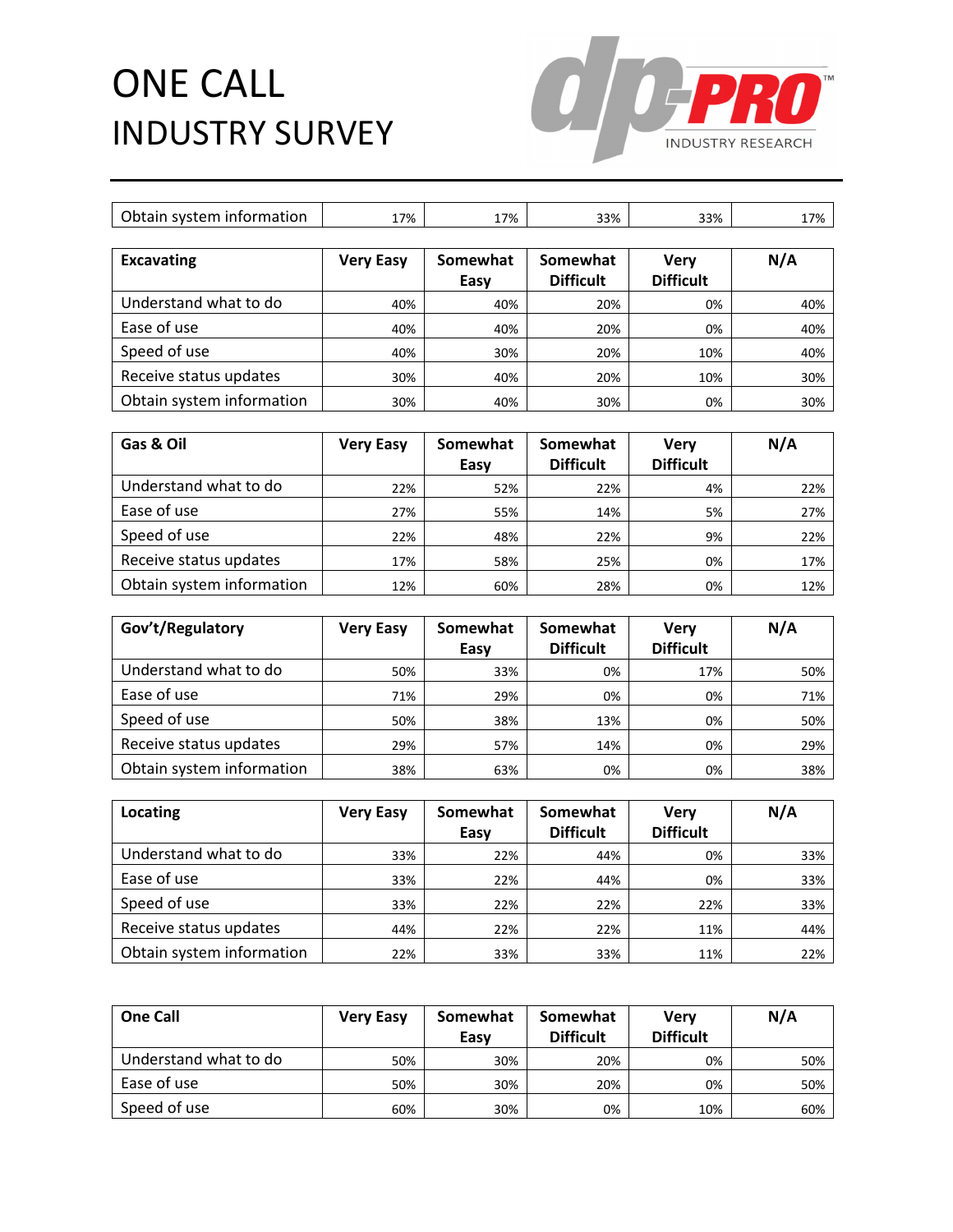

| Receive status updates    | 50% | 20% | 10% | 20% | 50% |
|---------------------------|-----|-----|-----|-----|-----|
| Obtain system information | 56% | 11% | 11% | 22% | 56% |

| <b>Public Works</b>       | <b>Very Easy</b> | Somewhat<br>Easy | Somewhat<br><b>Difficult</b> | <b>Verv</b><br><b>Difficult</b> | N/A |
|---------------------------|------------------|------------------|------------------------------|---------------------------------|-----|
| Understand what to do     | 44%              | 39%              | 17%                          | 0%                              | 44% |
| Ease of use               | 50%              | 35%              | 15%                          | 0%                              | 50% |
| Speed of use              | 50%              | 30%              | 20%                          | 0%                              | 50% |
| Receive status updates    | 50%              | 39%              | 11%                          | 0%                              | 50% |
| Obtain system information | 32%              | 37%              | 26%                          | 5%                              | 32% |

| <b>Water &amp; Sewer</b>  | <b>Very Easy</b> | Somewhat<br>Easy | Somewhat<br><b>Difficult</b> | <b>Very</b><br><b>Difficult</b> | N/A |
|---------------------------|------------------|------------------|------------------------------|---------------------------------|-----|
| Understand what to do     | 57%              | 38%              | 5%                           | 0%                              | 57% |
| Ease of use               | 50%              | 40%              | 10%                          | 0%                              | 50% |
| Speed of use              | 45%              | 40%              | 15%                          | 0%                              | 45% |
| Receive status updates    | 57%              | 43%              | 0%                           | 0%                              | 57% |
| Obtain system information | 33%              | 62%              | 5%                           | 0%                              | 33% |

| <b>GIS Mapping</b>        | <b>Very Easy</b> | Somewhat<br>Easy | Somewhat<br><b>Difficult</b> | <b>Very</b><br><b>Difficult</b> | N/A |
|---------------------------|------------------|------------------|------------------------------|---------------------------------|-----|
| Understand what to do     | 0%               | 60%              | 40%                          | 0%                              | 0%  |
| Ease of use               | 0%               | 60%              | 40%                          | 0%                              | 0%  |
| Speed of use              | 0%               | 40%              | 60%                          | 0%                              | 0%  |
| Receive status updates    | 0%               | 40%              | 40%                          | 20%                             | 0%  |
| Obtain system information | 0%               | 40%              | 40%                          | 20%                             | 0%  |

| Other                     | <b>Very Easy</b> | Somewhat | Somewhat         | <b>Verv</b>      | N/A |
|---------------------------|------------------|----------|------------------|------------------|-----|
|                           |                  | Easy     | <b>Difficult</b> | <b>Difficult</b> |     |
| Understand what to do     | 0%               | 67%      | 33%              | 0%               | 0%  |
| Ease of use               | 0%               | 67%      | 33%              | 0%               | 0%  |
| Speed of use              | 0%               | 100%     | 0%               | 0%               | 0%  |
| Receive status updates    | 0%               | 33%      | 33%              | 33%              | 0%  |
| Obtain system information | 0%               | 0%       | 67%              | 33%              | 0%  |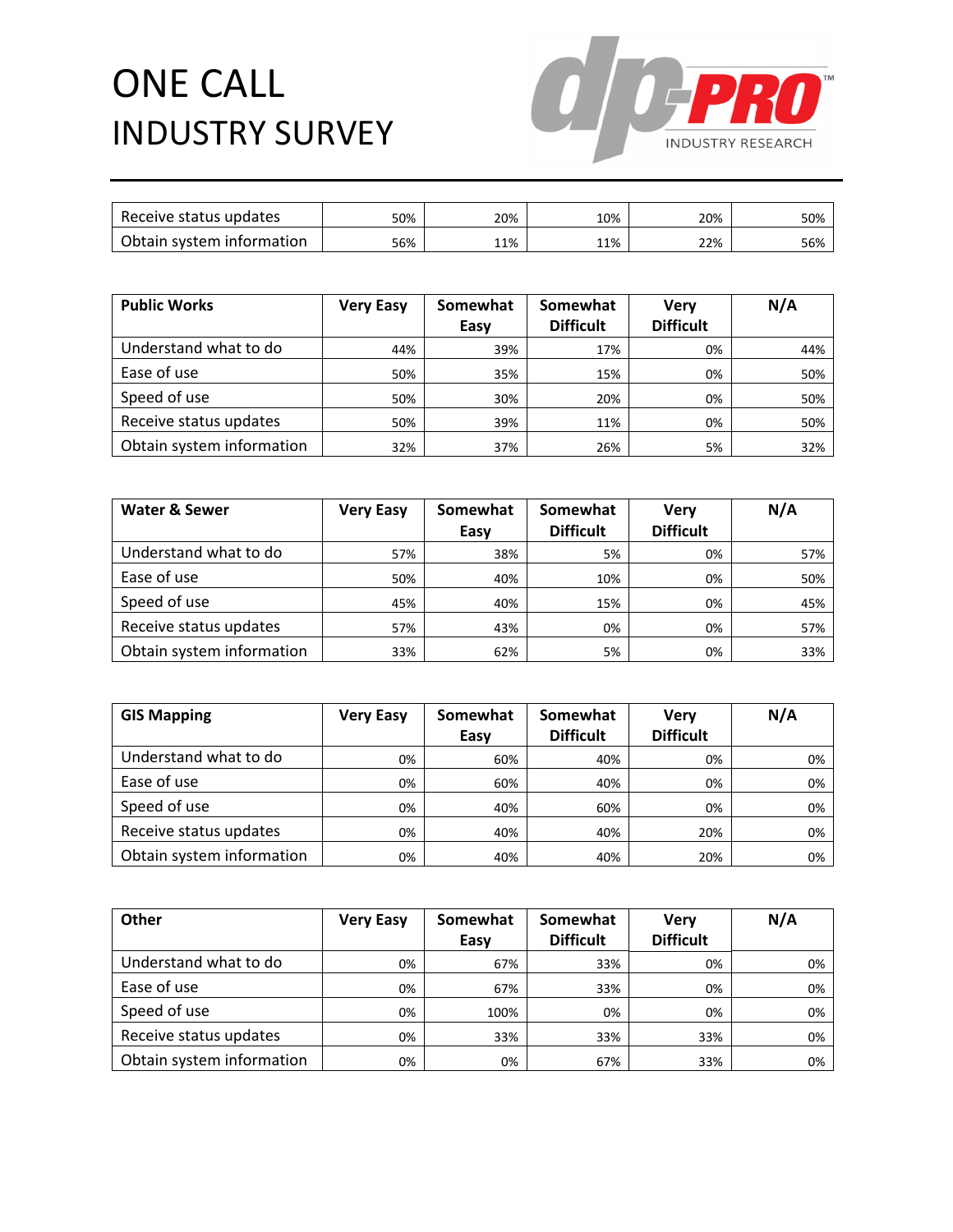

| <b>Executive</b>          | <b>Very Easy</b> | Somewhat<br>Easy | Somewhat<br><b>Difficult</b> | <b>Very</b><br><b>Difficult</b> | N/A |
|---------------------------|------------------|------------------|------------------------------|---------------------------------|-----|
| Understand what to do     | 38%              | 44%              | 19%                          | 0%                              | 38% |
| Ease of use               | 38%              | 44%              | 19%                          | 0%                              | 38% |
| Speed of use              | 38%              | 44%              | 13%                          | 6%                              | 38% |
| Receive status updates    | 31%              | 31%              | 13%                          | 25%                             | 31% |
| Obtain system information | 19%              | 25%              | 31%                          | 25%                             | 19% |

| <b>Upper Management</b>   | <b>Very Easy</b> | Somewhat | Somewhat         | <b>Verv</b>      | N/A |
|---------------------------|------------------|----------|------------------|------------------|-----|
|                           |                  | Easy     | <b>Difficult</b> | <b>Difficult</b> |     |
| Understand what to do     | 45%              | 42%      | 10%              | 3%               | 45% |
| Ease of use               | 34%              | 53%      | 13%              | 0%               | 34% |
| Speed of use              | 34%              | 53%      | 9%               | 3%               | 34% |
| Receive status updates    | 28%              | 44%      | 19%              | 9%               | 28% |
| Obtain system information | 28%              | 41%      | 16%              | 16%              | 28% |

| <b>Middle Management</b>  | <b>Very Easy</b> | Somewhat | Somewhat         | <b>Very</b>      | N/A |
|---------------------------|------------------|----------|------------------|------------------|-----|
|                           |                  | Easy     | <b>Difficult</b> | <b>Difficult</b> |     |
| Understand what to do     | 30%              | 48%      | 17%              | 4%               | 30% |
| Ease of use               | 41%              | 41%      | 16%              | 2%               | 41% |
| Speed of use              | 35%              | 41%      | 20%              | 4%               | 35% |
| Receive status updates    | 33%              | 38%      | 24%              | 4%               | 33% |
| Obtain system information | 30%              | 41%      | 24%              | 4%               | 30% |

| <b>Field Operations</b>   | <b>Very Easy</b> | Somewhat | Somewhat         | <b>Very</b>      | N/A |
|---------------------------|------------------|----------|------------------|------------------|-----|
|                           |                  | Easy     | <b>Difficult</b> | <b>Difficult</b> |     |
| Understand what to do     | 39%              | 45%      | 16%              | 0%               | 39% |
| Ease of use               | 40%              | 38%      | 23%              | 0%               | 40% |
| Speed of use              | 40%              | 25%      | 25%              | 10%              | 40% |
| Receive status updates    | 46%              | 37%      | 11%              | 6%               | 46% |
| Obtain system information | 21%              | 55%      | 18%              | 5%               | 21% |

| <b>USA</b>            | <b>Very Easy</b> | Somewhat<br>Easv | Somewhat<br><b>Difficult</b> | Verv<br><b>Difficult</b> | N/A |
|-----------------------|------------------|------------------|------------------------------|--------------------------|-----|
| Understand what to do | 38%              | 45%              | 15%                          | 2%                       | 38% |
| Ease of use           | 40%              | 42%              | 17%                          | 1%                       | 40% |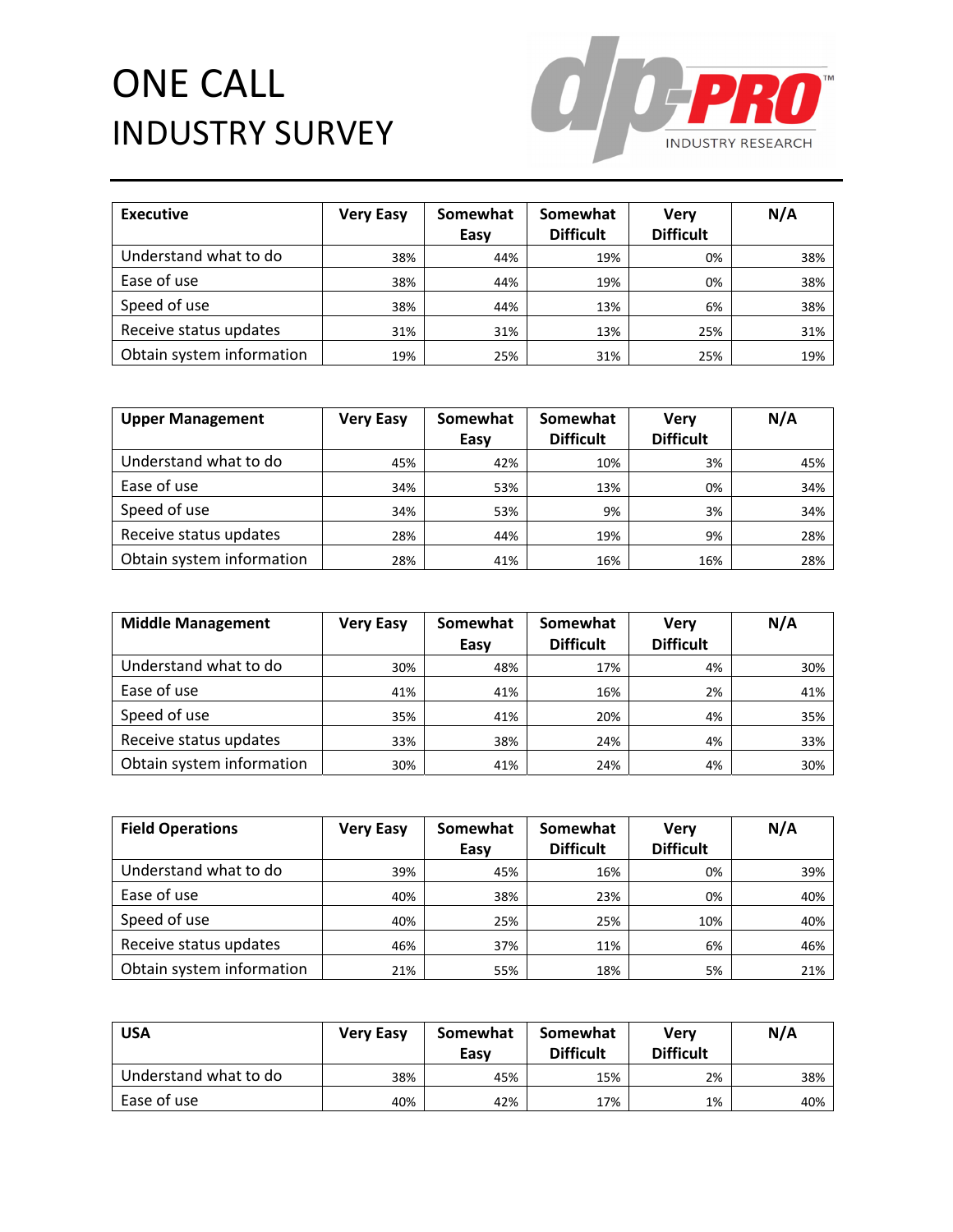

| Speed of use              | 38% | 38% | 18% | 6%  | 38% |
|---------------------------|-----|-----|-----|-----|-----|
| Receive status updates    | 36% | 39% | 16% | 9%  | 36% |
| Obtain system information | 26% | 43% | 20% | 11% | 26% |

| International             | <b>Very Easy</b> | Somewhat | Somewhat         | <b>Very</b>      | N/A |
|---------------------------|------------------|----------|------------------|------------------|-----|
|                           |                  | Easy     | <b>Difficult</b> | <b>Difficult</b> |     |
| Understand what to do     | 30%              | 40%      | 20%              | 10%              | 30% |
| Ease of use               | 20%              | 60%      | 20%              | 0%               | 20% |
| Speed of use              | 20%              | 60%      | 20%              | 0%               | 20% |
| Receive status updates    | 22%              | 33%      | 44%              | 0%               | 22% |
| Obtain system information | 20%              | 50%      | 30%              | 0%               | 20% |

### **Which of the options below do you consider important on a ticket request? (Indicate all)**

**S**tart Date | **E**nd Date | **J**ob Type | **C**ontact Name/Phone | Working on **B**ehalf of| Working in the **R**oad Wonking on **P**rivate Property | **D**epth | **I**ntersecting Streets | Street **A**ddress | Dig Site **G**eometry | Electronic **W**hite Line Info | **O**ther

| All           |     | E   |     |     | В   | R   | P   | D   |     | A   | G   | W   | 0*  |
|---------------|-----|-----|-----|-----|-----|-----|-----|-----|-----|-----|-----|-----|-----|
| Required      | 96% | 57% | 87% | 99% | 46% | 72% | 58% | 51% | 76% | 95% | 61% | 54% | 93% |
| Important but |     |     |     |     |     |     |     |     |     |     |     |     |     |
| optional      | 3%  | 30% | 13% | 1%  | 45% | 26% | 35% | 33% | 20% | 5%  | 32% | 36% | 8%  |
| Not important |     |     |     |     |     |     |     |     |     |     |     |     |     |
| and optional  | 1%  | 13% | 0%  | 0%  | 9%  | 2%  | 7%  | 16% | 4%  | 0%  | 7%  | 10% | 0%  |

| Communication |     | Е   |     |     | в   | R   | P   |     |     | А   | G   | W   | O*  |
|---------------|-----|-----|-----|-----|-----|-----|-----|-----|-----|-----|-----|-----|-----|
| Required      | 93% | 67% | 71% | 100 | 71% | 80% | 79% | 27% | 86% | 100 | 73% | 73% | 93% |
| Important but |     |     |     |     |     |     |     |     |     |     |     |     |     |
| optional      | 7%  | 20% | 29% | 0%  | 29% | 20% | 21% | 40% | 7%  | 0%  | 20% | 7%  | 7%  |
| Not important |     |     |     |     |     |     |     |     |     |     |     |     |     |
| and optional  | 0%  | 13% | 0%  | 0%  | 0%  | 0%  | 0%  | 33% | 7%  | 0%  | 7%  | 20% | 0%  |

| <b>Electric</b> |     | Е   |     | ∼   | B   | R   | P   |     |     | A   | G   | W   | Ο* |
|-----------------|-----|-----|-----|-----|-----|-----|-----|-----|-----|-----|-----|-----|----|
| Required        | 95% | 63% | 76% | 100 | 67% | 58% | 44% | 58% | 83% | 94% | 58% | 47% | 0% |
| Important but   |     |     |     |     |     |     |     |     |     |     |     |     |    |
| optional        | 5%  | 37% | 24% | 0%  | 28% | 42% | 56% | 32% | 11% | 6%  | 42% | 53% | 0% |
| Not important   |     |     |     |     |     |     |     |     |     |     |     |     |    |
| and optional    | 0%  | 0%  | 0%  | 0%  | 6%  | 0%  | 0%  | 11% | 6%  | 0%  | 0%  | 0%  | 0% |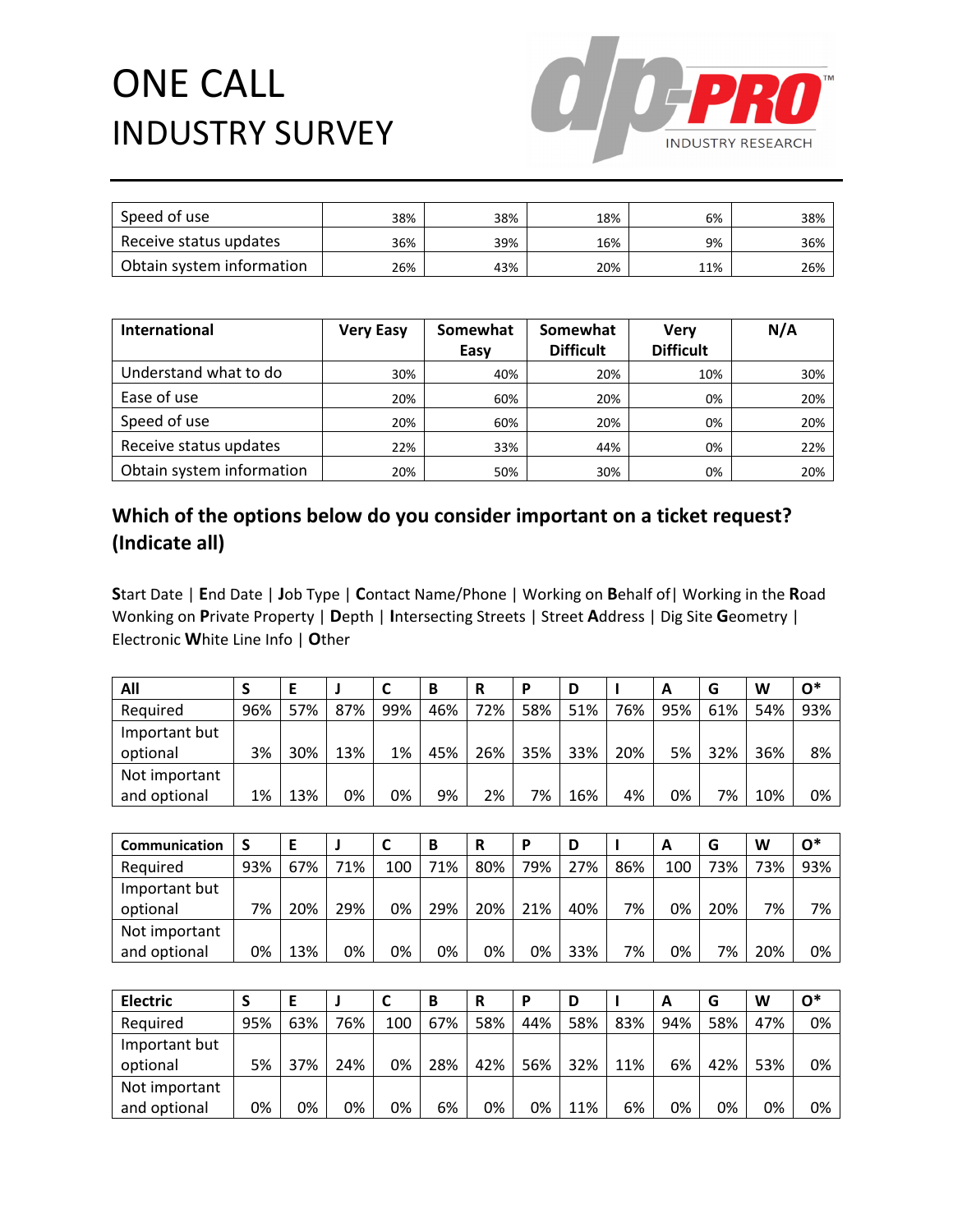

| <b>Engineering</b> |     |     |     | C   | В   | R   | D   | D   |     | А   | G   | W   | Ο* |
|--------------------|-----|-----|-----|-----|-----|-----|-----|-----|-----|-----|-----|-----|----|
| Required           | 100 | 50% | 33% | 100 | 33% | 50% | 50% | 33% | 83% | 83% | 50% | 67% | 0% |
| Important but      |     |     |     |     |     |     |     |     |     |     |     |     |    |
| optional           | 0%  | 50% | 67% | 0%  | 67% | 50% | 33% | 67% | 17% | 17% | 33% | 17% | 0% |
| Not important      |     |     |     |     |     |     |     |     |     |     |     |     |    |
| and optional       | 0%  | 0%  | 0%  | 0%  | 0%  | 0%  | 17% | 0%  | 0%  | 0%  | 17% | 17% | 0% |

| <b>Excavation</b> |     | Ε   |     |     | В   | R   | Р   |     |     |     | G   | W   | Ο* |
|-------------------|-----|-----|-----|-----|-----|-----|-----|-----|-----|-----|-----|-----|----|
| Required          | 100 | 40% | 90% | 100 | 22% | 80% | 70% | 60% | 80% | 100 | 40% | 50% | 0% |
| Important but     |     |     |     |     |     |     |     |     |     |     |     |     |    |
| optional          | 0%  | 20% | 10% | 0%  | 44% | 20% | 30% | 40% | 20% | 0%  | 60% | 30% | 0% |
| Not important     |     |     |     |     |     |     |     |     |     |     |     |     |    |
| and optional      | 0%  | 40% | 0%  | 0%  | 33% | 0%  | 0%  | 0%  | 0%  | 0%  | 0%  | 20% | 0% |

| Gas & Oil     |     |     |     | C   | B   | R   | P   | D   |     | A   | G   | W   | Ο* |
|---------------|-----|-----|-----|-----|-----|-----|-----|-----|-----|-----|-----|-----|----|
| Required      | 100 | 62% | 90% | 100 | 75% | 62% | 58% | 52% | 65% | 97% | 64% | 53% | 0% |
| Important but |     |     |     |     |     |     |     |     |     |     |     |     |    |
| optional      | 0%  | 31% | 10% | 0%  | 25% | 27% | 31% | 34% | 35% | 3%  | 29% | 43% | 0% |
| Not important |     |     |     |     |     |     |     |     |     |     |     |     |    |
| and optional  | 0%  | 7%  | 0%  | 0%  | 0%  | 12% | 12% | 14% | 0%  | 0%  | 7%  | 3%  | 0% |

| Gov't/Reg     |     | Е   |     | ∼   | B   | R   | Р   | D   |     | A   | G   | W   | 0* |
|---------------|-----|-----|-----|-----|-----|-----|-----|-----|-----|-----|-----|-----|----|
| Required      | 100 | 78% | 89% | 89% | 56% | 75% | 67% | 50% | 67% | 100 | 56% | 78% | 0% |
| Important but |     |     |     |     |     |     |     |     |     |     |     |     |    |
| optional      | 0%  | 22% | 11% | 11% | 44% | 25% | 11% | 50% | 33% | 0%  | 44% | 22% | 0% |
| Not important |     |     |     |     |     |     |     |     |     |     |     |     |    |
| and optional  | 0%  | 0%  | 0%  | 0%  | 0%  | 0%  | 22% | 0%  | 0%  | 0%  | 0%  | 0%  | 0% |

| Locating      | э   |     |     | C   | B   | R   | P   | D   |     | A   | G   | W   | Ο* |
|---------------|-----|-----|-----|-----|-----|-----|-----|-----|-----|-----|-----|-----|----|
| Required      | 92% | 54% | 85% | 100 | 54% | 85% | 54% | 25% | 83% | 91% | 42% | 62% | 0% |
| Important but |     |     |     |     |     |     |     |     |     |     |     |     |    |
| optional      | 0%  | 23% | 15% | 0%  | 23% | 15% | 23% | 25% | 17% | 9%  | 42% | 15% | 0% |
| Not important |     |     |     |     |     |     |     |     |     |     |     |     |    |
| and optional  | 8%  | 23% | 0%  | 0%  | 23% | 0%  | 23% | 50% | 0%  | 0%  | 17% | 23% | 0% |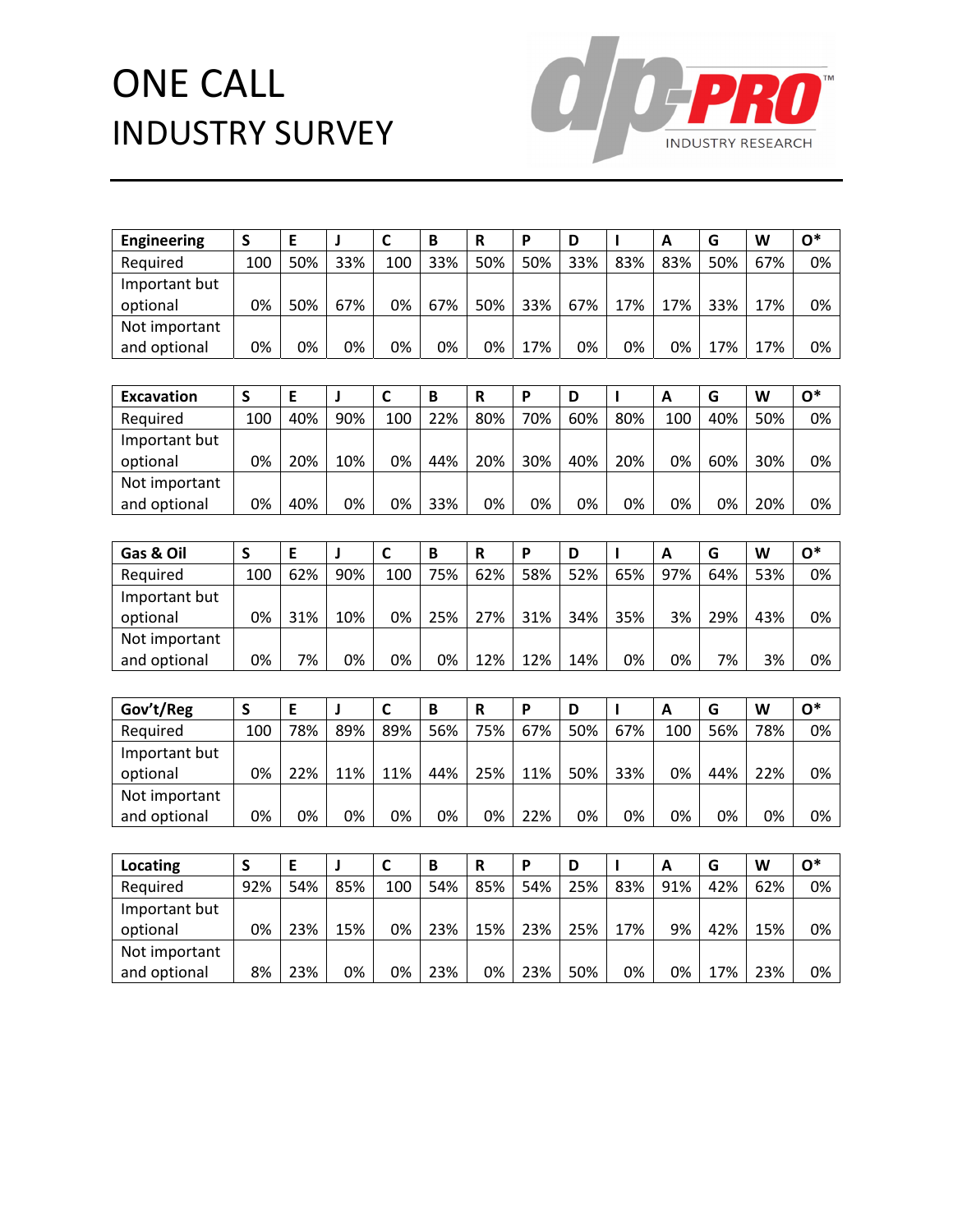

| <b>One Call</b> |     | Е   |     |     | B   | R   | Ρ   | D   |     | A   | G   | W   | Ο* |
|-----------------|-----|-----|-----|-----|-----|-----|-----|-----|-----|-----|-----|-----|----|
| Required        | 100 | 54% | 92% | 100 | 69% | 85% | 77% | 31% | 58% | 77% | 77% | 58% | 0% |
| Important but   |     |     |     |     |     |     |     |     |     |     |     |     |    |
| optional        | 0%  | 15% | 8%  | 0%  | 23% | 15% | 23% | 38% | 25% | 23% | 23% | 42% | 0% |
| Not important   |     |     |     |     |     |     |     |     |     |     |     |     |    |
| and optional    | 0%  | 31% | 0%  | 0%  | 8%  | 0%  | 0%  | 31% | 17% | 0%  | 0%  | 0%  | 0% |

| <b>Public Works</b> |     |     |     | ⊾   | В   | R   | Р   | D   |     | A   | G   | W   | Ο* |
|---------------------|-----|-----|-----|-----|-----|-----|-----|-----|-----|-----|-----|-----|----|
| Required            | 95% | 50% | 95% | 100 | 50% | 94% | 68% | 79% | 72% | 100 | 53% | 40% | 0% |
| Important but       |     |     |     |     |     |     |     |     |     |     |     |     |    |
| optional            | 5%  | 30% | 5%  | 0%  | 44% | 6%  | 32% | 21% | 22% | 0%  | 37% | 55% | 0% |
| Not important       |     |     |     |     |     |     |     |     |     |     |     |     |    |
| and optional        | 0%  | 20% | 0%  | 0%  | 6%  | 0%  | 0%  | 0%  | 6%  | 0%  | 11% | 5%  | 0% |

| <b>Water/Sewer</b> |     | Е   |     |     | В   | R   | P   | D   |     | A   | G   | W   | $O^*$ |
|--------------------|-----|-----|-----|-----|-----|-----|-----|-----|-----|-----|-----|-----|-------|
| Required           | 100 | 45% | 95% | 100 | 52% | 60% | 44% | 62% | 81% | 95% | 43% | 40% | 0%    |
| Important but      |     |     |     |     |     |     |     |     |     |     |     |     |       |
| optional           | 0%  | 45% | 5%  | 0%  | 38% | 40% | 50% | 29% | 19% | 5%  | 43% | 45% | 0%    |
| Not important      |     |     |     |     |     |     |     |     |     |     |     |     |       |
| and optional       | 0%  | 10% | 0%  | 0%  | 10% | 0%  | 6%  | 10% | 0%  | 0%  | 14% | 15% | 0%    |

| <b>GIS Mapping</b> |     |     |     | ∼   | В   | R   | P   | D   |     | А   | G   | W   | Ο* |
|--------------------|-----|-----|-----|-----|-----|-----|-----|-----|-----|-----|-----|-----|----|
| Reguired           | 83% | 67% | 67% | 100 | 40% | 50% | 60% | 60% | 50% | 100 | 67% | 50% | 0% |
| Important but      |     |     |     |     |     |     |     |     |     |     |     |     |    |
| optional           | 17% | 0%  | 33% | 0%  | 20% | 50% | 20% | 40% | 33% | 0%  | 33% | 33% | 0% |
| Not important      |     |     |     |     |     |     |     |     |     |     |     |     |    |
| and optional       | 0%  | 33% | 0%  | 0%  | 40% | 0%  | 20% | 0%  | 17% | 0%  | 0%  | 17% | 0% |

| <b>Other</b>  |     |     |     | C   | B   | R   | P   | D   |     | A   | G   | W   | Ο* |
|---------------|-----|-----|-----|-----|-----|-----|-----|-----|-----|-----|-----|-----|----|
| Required      | 100 | 60% | 100 | 100 | 100 | 80% | 60% | 80% | 100 | 100 | 80% | 80% | 0% |
| Important but |     |     |     |     |     |     |     |     |     |     |     |     |    |
| optional      | 0%  | 20% | 0%  | 0%  | 0%  | 20% | 40% | 0%  | 0%  | 0%  | 20% | 20% | 0% |
| Not important |     |     |     |     |     |     |     |     |     |     |     |     |    |
| and optional  | 0%  | 20% | 0%  | 0%  | 0%  | 0%  | 0%  | 20% | 0%  | 0%  | 0%  | 0%  | 0% |

| <b>Executive</b> |     |     |     |     | B   | R   | P   | D   |     | A   | G   | W   | Ο* |
|------------------|-----|-----|-----|-----|-----|-----|-----|-----|-----|-----|-----|-----|----|
| Required         | 95% | 53% | 84% | 100 | 53% | 74% | 58% | 37% | 63% | 79% | 68% | 53% | 0% |
| Important but    |     |     |     |     |     |     |     |     |     |     |     |     |    |
| optional         | 0%  | 26% | 16% | 0%  | 42% | 26% | 37% | 26% | 21% | 21% | 26% | 37% | 0% |
| Not important    |     |     |     |     |     |     |     |     |     |     |     |     |    |
| and optional     | 5%  | 21% | 0%  | 0%  | 5%  | 0%  | 5%  | 37% | 16% | 0%  | 5%  | 11% | 0% |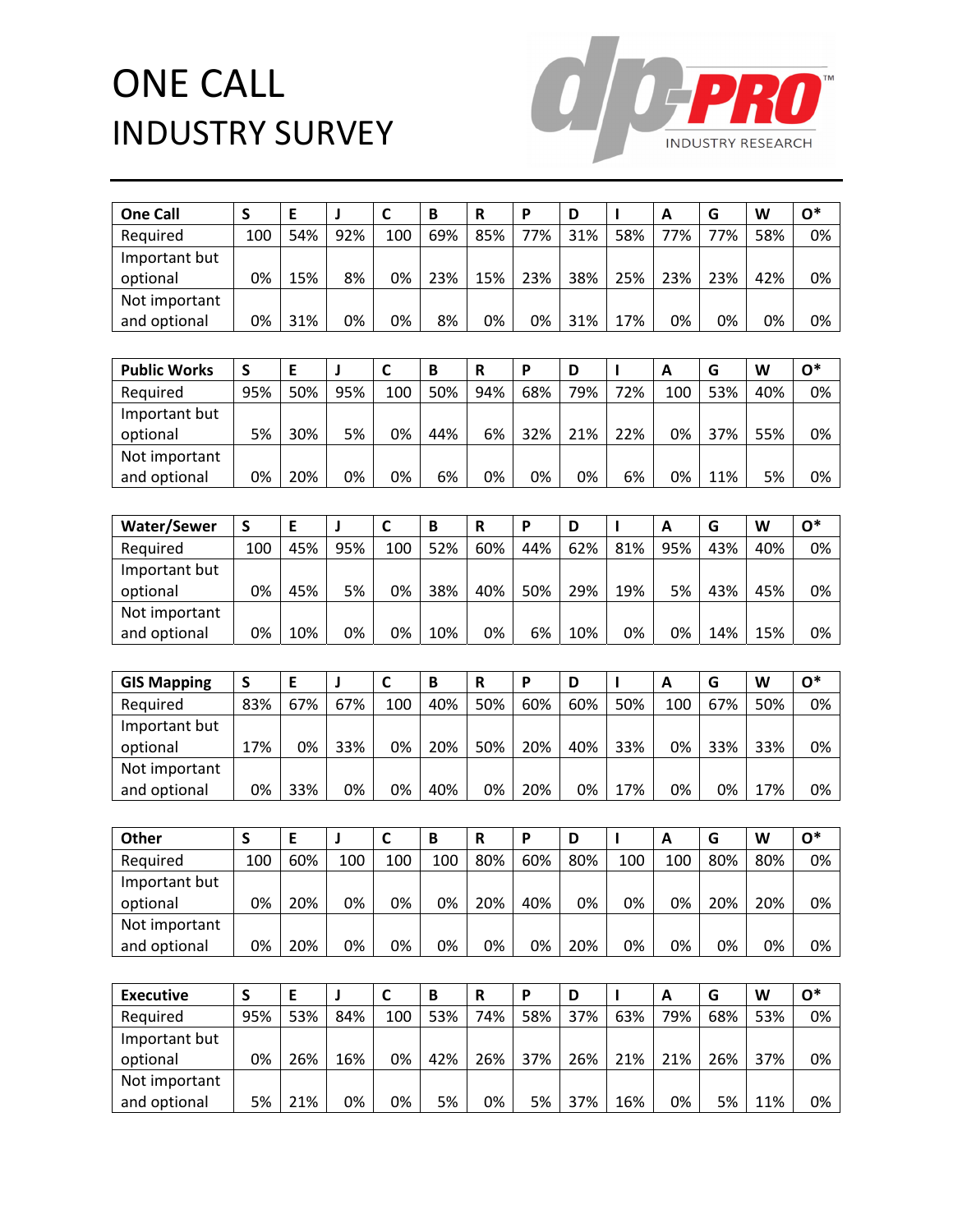

| <b>Upper Mgmt</b> | S   |     |     |     | в   | R   | D   | D   |     | А   | G   | W   | Ο* |
|-------------------|-----|-----|-----|-----|-----|-----|-----|-----|-----|-----|-----|-----|----|
| Required          | 95% | 50% | 88% | 100 | 63% | 79% | 65% | 63% | 71% | 97% | 68% | 49% | 0% |
| Important but     |     |     |     |     |     |     |     |     |     |     |     |     |    |
| optional          | 5%  | 36% | 12% | 0%  | 31% | 21% | 35% | 26% | 26% | 3%  | 22% | 49% | 0% |
| Not important     |     |     |     |     |     |     |     |     |     |     |     |     |    |
| and optional      | 0%  | 14% | 0%  | 0%  | 6%  | 0%  | 0%  | 11% | 3%  | 0%  | 11% | 3%  | 0% |

| <b>Middle Mgmt</b> |     |     |     |     | В   | R   | Р   |     |     |     | G   | W   | Ο* |
|--------------------|-----|-----|-----|-----|-----|-----|-----|-----|-----|-----|-----|-----|----|
| Reguired           | 100 | 63% | 85% | 98% | 65% | 74% | 55% | 58% | 78% | 98% | 52% | 50% | 0% |
| Important but      |     |     |     |     |     |     |     |     |     |     |     |     |    |
| optional           | 0%  | 27% | 15% | 2%  | 24% | 23% | 34% | 31% | 22% | 2%  | 43% | 39% | 0% |
| Not important      |     |     |     |     |     |     |     |     |     |     |     |     |    |
| and optional       | 0%  | 11% | 0%  | 0%  | 12% | 4%  | 11% | 11% | 0%  | 0%  | 6%  | 11% | 0% |

| <b>Field Ops</b> |     |     |     | C   | B   | R   | P   | D   |     | A   | G   | W   | Ο* |
|------------------|-----|-----|-----|-----|-----|-----|-----|-----|-----|-----|-----|-----|----|
| Required         | 94% | 57% | 88% | 100 | 63% | 64% | 59% | 41% | 83% | 98% | 63% | 65% | 0% |
| Important but    |     |     |     |     |     |     |     |     |     |     |     |     |    |
| optional         | 6%  | 30% | 13% | 0%  | 35% | 34% | 33% | 41% | 13% | 2%  | 33% | 23% | 0% |
| Not important    |     |     |     |     |     |     |     |     |     |     |     |     |    |
| and optional     | 0%  | 13% | 0%  | 0%  | 2%  | 2%  | 9%  | 17% | 4%  | 0%  | 4%  | 13% | 0% |

| <b>USA</b>    |     |     |     |     | B   | R   | P   | D   |     | A   | G   | W   | 0* |
|---------------|-----|-----|-----|-----|-----|-----|-----|-----|-----|-----|-----|-----|----|
| Required      | 97% | 58% | 85% | 99% | 61% | 71% | 58% | 52% | 77% | 97% | 60% | 54% | 0% |
| Important but | 3%  | 29% | 15% | 1%  | 33% | 27% | 34% | 30% | 20% | 3%  | 33% | 36% | 0% |
| optional      |     |     |     |     |     |     |     |     |     |     |     |     |    |
| Not important | 1%  | 13% | 0%  | 0%  | 7%  | 2%  | 8%  | 18% | 4%  | 0%  | 7%  | 10% | 0% |
| and optional  |     |     |     |     |     |     |     |     |     |     |     |     |    |

| <b>International</b> |     | Е   |     |     | в   | R   | Р   |     |     | A   | G   | W   | O* |
|----------------------|-----|-----|-----|-----|-----|-----|-----|-----|-----|-----|-----|-----|----|
| Required             | 92% | 46% | 100 | 100 | 77% | 85% | 62% | 46% | 69% | 77% | 69% | 62% | 0% |
| Important but        |     |     |     |     |     |     |     |     |     |     |     |     |    |
| optional             | 8%  | 38% | 0%  | 0%  | 15% | 15% | 38% | 54% | 23% | 23% | 31% | 38% | 0% |
| Not important        |     |     |     |     |     |     |     |     |     |     |     |     |    |
| and optional         | 0%  | .5% | 0%  | 0%  | 8%  | 0%  | 0%  | 0%  | 8%  | 0%  | 0%  | 0%  | 0% |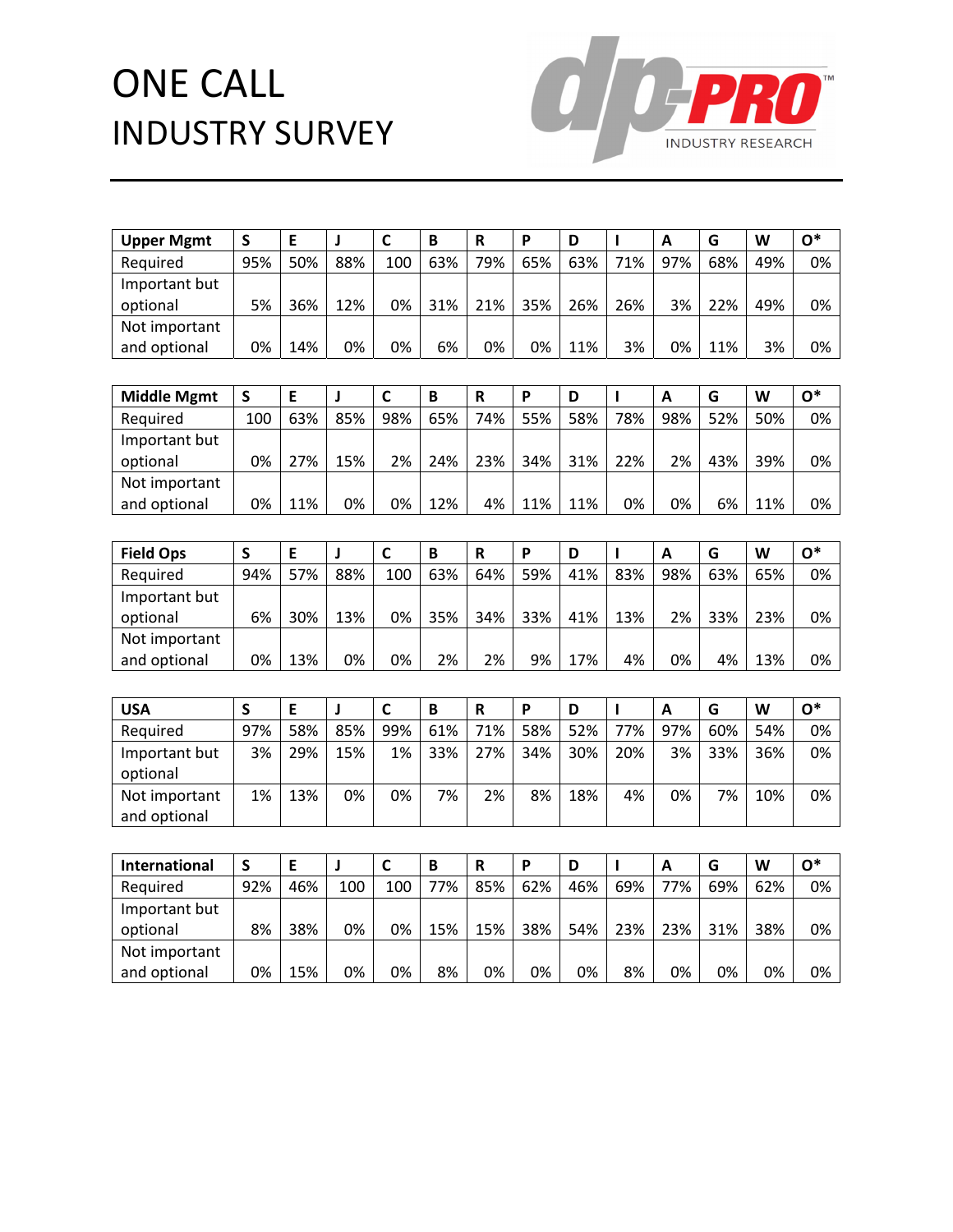

### **Question 6, Other Responses**

**Required:** After Hours Contact Ask for the name of an additional person, along with the caller, who has the authority to change the instructions on a ticket such as a site forman or crew leader.

Boring

Cell Phone Number of Person Onsite for Emergency Locates

Contact information for person actually performing work including phone and email, not someone setting in an office that doesn't understand the scope of work or the exact location Contractor Details

Date/time when excavator may actually begin work so it takes out the interpretation and is clear of excavator and facility/utility owner.

duration Email e‐mail email address equipment type Everything on the current ticket exact scope Field contact Field Contact (Mandatory) Give authority to utility locators in the field to create

a ticket in cases where the original ticket was incorrect or there never was a ticket called in for an excavation. Example: locator drives through neighborhood on the way to a ticket when they notice a homeowner installing a mailbox with no paint or flags visible. They investigate and discover that there is no ticket for this excavation. The current process is to ask the homeowner to call in a ticket today and wait the appropriate time for

locates before installing the mailbox. This is frustrating to the homeowner and the locator because 1. this interupts the homeowners plans and 2. the locator has to return to this same location on another day to do what they could do right now. How to report a miss mark If the dig site is at a government or commercial property, include the name of the building or business along with or in some cases instead of, the address. is a meeting required lat/long Latitude/Longitude of Excavation Location on the property where the work is going to take place Locator Details Name of locatior On site contact number reliable contact number Repeat tickets for same job, charge caller for abuse of system Response Date Response due date Site access comments (e.g. gate code) Size Limits 1,500‐2,500 Feet specific as to contractor doing excavation true dig date type equipment being used to excavate Type of equipment being used for excavation (pneumatic, mechanical, boring, etc.) Who to contact for discrepancy **Important but optional:** 2nd Contact Private Utilities in scope y/n

property ownername

### **What makes a One Call Center easy to work with?**

| Apps for mobile devices                                 | 15% |
|---------------------------------------------------------|-----|
| <b>Call Center Staff</b>                                | 15% |
| Easy to remember nationwide phone number                | 23% |
| Facilities communication between excavator and operator | 14% |
| Other*                                                  | 1%  |
| There is a set process                                  | 17% |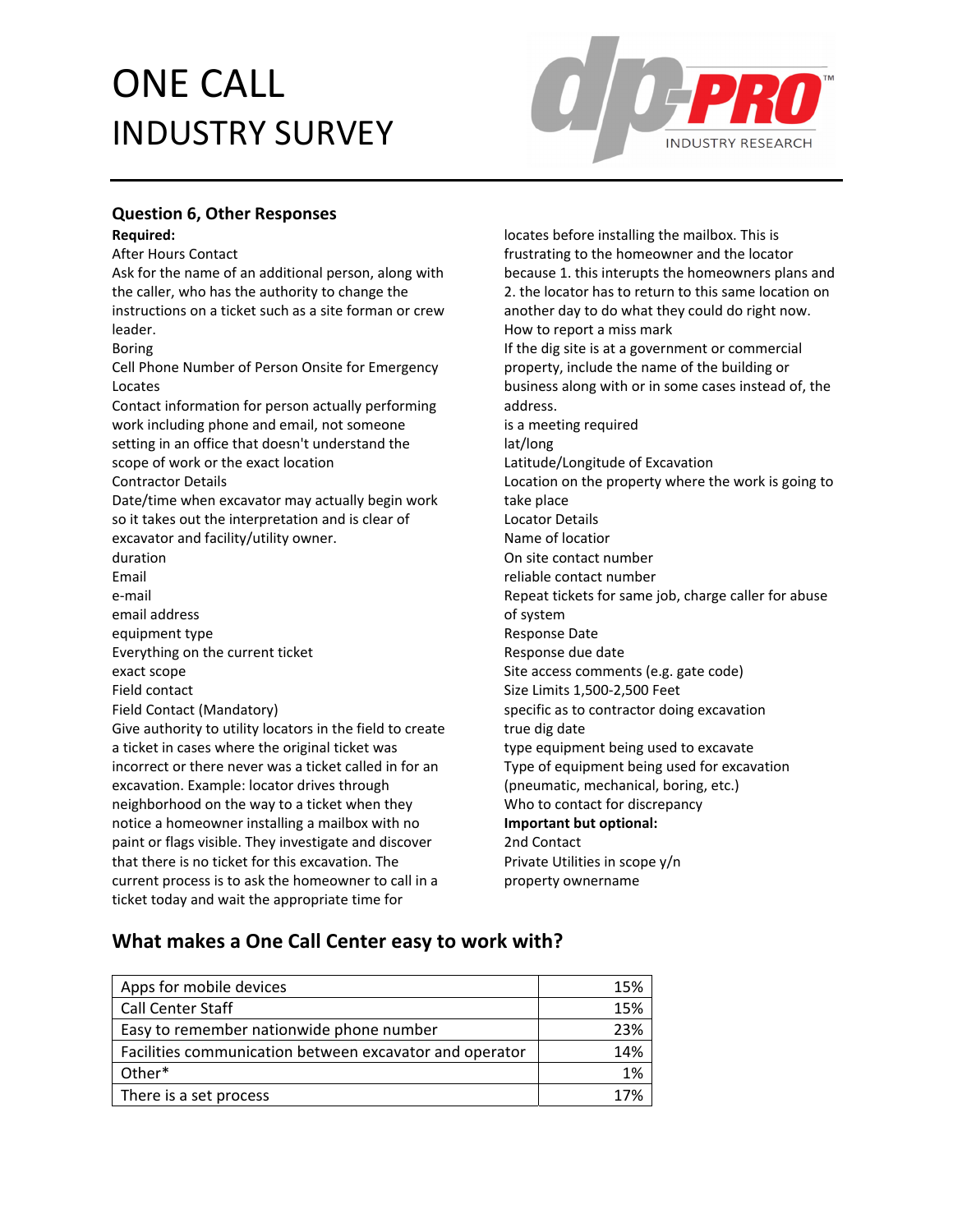

#### Web portals 16%

#### **C**ommunications | **E**lectric | E**N**gineer | E**X**cavator | **G**as & Oil | Gov't/**R**egulatory **L**ocator | **O**ne Call | **P**ublic Works | **W**ater & Sewer | GIS **M**apping

|                          |     | Е   | N   | χ   | G   | R   |     | Ο   | D   | W   | М   |
|--------------------------|-----|-----|-----|-----|-----|-----|-----|-----|-----|-----|-----|
| Apps                     | 16% | 19% | 24% | 11% | 12% | 17% | 25% | 16% | 8%  | 4%  | 25% |
| <b>Call Center Staff</b> | 3%  | 15% | 6%  | 21% | 16% | 11% | 14% | 16% | 18% | 25% | 25% |
| Nationwide phone #       | 29% | 17% | 18% | 18% | 27% | 22% | 29% | 18% | 31% | 25% | 19% |
| Communication            | 11% | 15% | 12% | 18% | 17% | 11% | 11% | 16% | 16% | 17% | 6%  |
| Other*                   | 0%  | 0%  | 0%  | 0%  | 0%  | 0%  | 0%  | 0%  | 0%  | 0%  | 0%  |
| There is a set process   | 18% | 21% | 24% | 18% | 13% | 17% | 11% | 11% | 20% | 17% | 13% |
| Web portals              | 24% | 13% | 18% | 14% | 16% | 22% | 11% | 24% | 8%  | 13% | 13% |

### **E**xecutive | **U**pper Management | **M**iddle Management | **F**ield Operator

|                        | Е   | U   | м   | F   |
|------------------------|-----|-----|-----|-----|
| Apps                   | 21% | 19% | 24% | 26% |
| Call Center Staff      | 23% | 17% | 19% | 9%  |
| Nationwide phone #     | 17% | 16% | 14% | 13% |
| Communication          | 17% | 20% | 14% | 17% |
| Other*                 | 10% | 14% | 14% | 15% |
| There is a set process | 12% | 12% | 14% | 19% |
| Web portals            | 0%  | 0%  | 0%  | 0%  |

### **U**SA | **I**nternational

|                          | U   |     |
|--------------------------|-----|-----|
| Apps                     | 23% | 22% |
| <b>Call Center Staff</b> | 17% | 11% |
| Nationwide phone #       | 14% | 22% |
| Communication            | 17% | 17% |
| Other*                   | 14% | 11% |
| There is a set process   | 15% | 17% |
| Web portals              | 0%  | 0%  |

### **Question 7, "Other" Responses**

All members of the Call Center staff has prior excavation or utility experience. Also, all new hires should spend a day in the field with one of the larger commercial excavation crews and do a ride along with a contract utility locator to help see the other side of one call.

ClickBeforeYouDig.com

Response time to questions

Understanding of specific state requirements.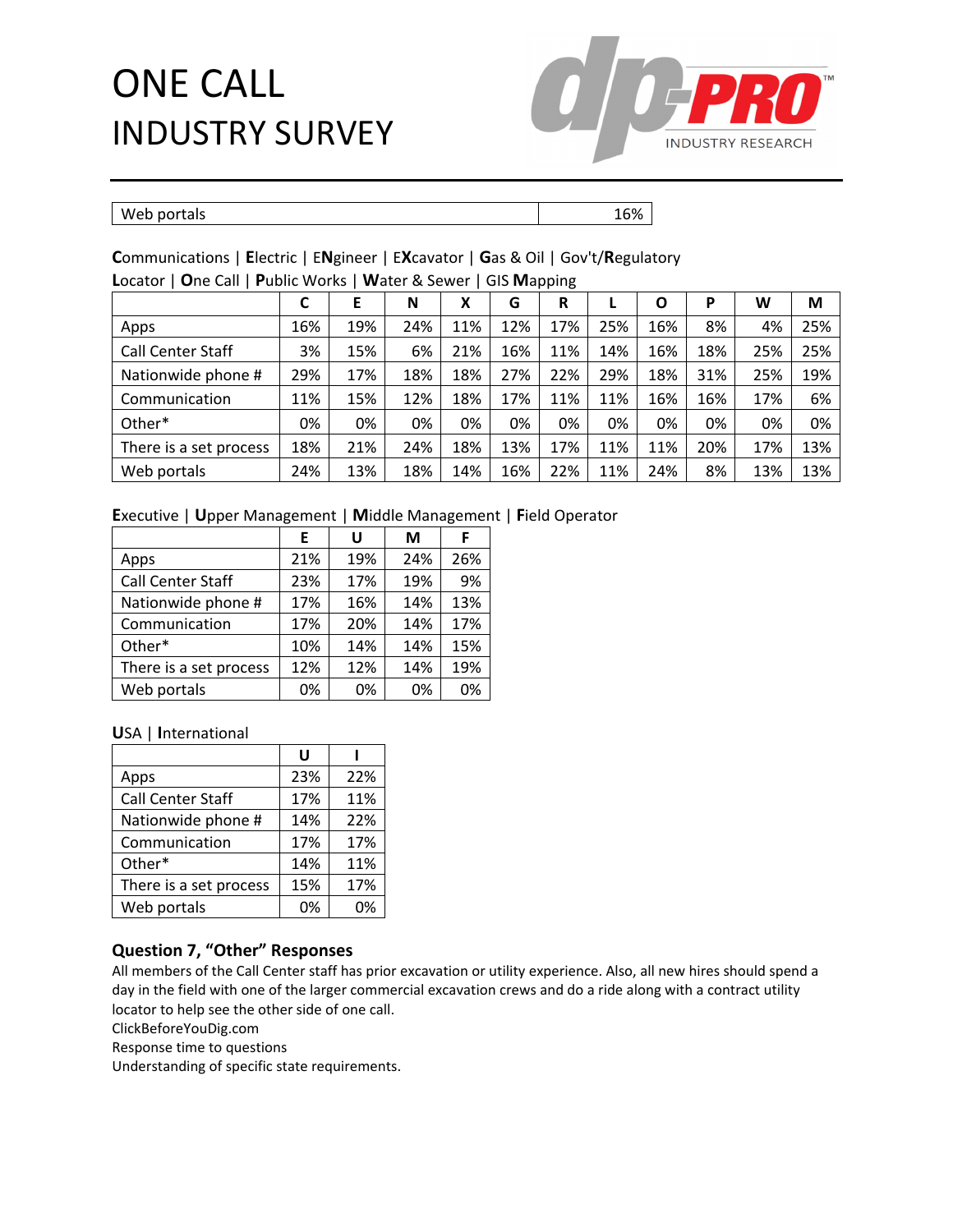

### **What makes a One Call Center difficult to work with?**

| Adds a layer of communication between excavator and operator                                   | 6%  |
|------------------------------------------------------------------------------------------------|-----|
| Buffer zones are not accurate enough and trigger a response when the dig area is, in fact, not |     |
| very close to an underground asset                                                             | 13% |
| <b>Call Center Staff</b>                                                                       | 6%  |
| Different laws in different regions, tolerance zones, notifications, etc.                      | 19% |
| Different notification requirements for adjacent states                                        | 8%  |
| Do not provide more accurate location data on underground assets                               | 13% |
| Other*                                                                                         | 4%  |
| The need for better damage reporting                                                           | 11% |
| Use of written dig area descriptions instead of showing accurately on visual maps              | 20% |

### **C**ommunications | **E**lectric | E**N**gineer | E**X**cavator | **G**as & Oil | Gov't/**R**egulatory

|                           |     | Е   | N   | χ   | G   | R   |     | O   | Р   | W   | M   |
|---------------------------|-----|-----|-----|-----|-----|-----|-----|-----|-----|-----|-----|
| <b>Adds Communication</b> | 10% | 11% | 0%  | 11% | 3%  | 7%  | 12% | 6%  | 3%  | 5%  | 13% |
| Buffer Zone not acc       | 23% | 9%  | 21% | 16% | 8%  | 14% | 12% | 9%  | 14% | 21% | 13% |
| Call Center Staff         | 10% | 4%  | 0%  | 11% | 6%  | 0%  | 15% | 0%  | 6%  | 8%  | 0%  |
| Different Laws            | 6%  | 31% | 21% | 11% | 25% | 29% | 19% | 25% | 14% | 11% | 13% |
| Diff Requirements         | 6%  | 4%  | 7%  | 5%  | 14% | 7%  | 12% | 13% | 9%  | 5%  | 13% |
| No Accurate Data          | 10% | 16% | 7%  | 21% | 13% | 7%  | 12% | 6%  | 14% | 13% | 19% |
| Other*                    | 0%  | 0%  | 0%  | 0%  | 0%  | 0%  | 0%  | 0%  | 0%  | 0%  | 0%  |
| Need better Dmg Rpt       | 23% | 9%  | 7%  | 5%  | 10% | 14% | 8%  | 16% | 11% | 16% | 6%  |
| Written descriptions      | 13% | 16% | 36% | 21% | 21% | 21% | 12% | 25% | 29% | 21% | 25% |

**L**ocator | **O**ne Call | **P**ublic Works | **W**ater & Sewer | GIS **M**apping

### **E**xecutive | **U**pper Management | **M**iddle Management | **F**ield Operator

|                           | E   | U   | М   | F   |
|---------------------------|-----|-----|-----|-----|
| <b>Adds Communication</b> | 8%  | 3%  | 5%  | 8%  |
| Buffer Zone not acc       | 16% | 16% | 12% | 12% |
| Call Center Staff         | 24% | 20% | 27% | 12% |
| <b>Different Laws</b>     | 12% | 16% | 15% | 12% |
| <b>Diff Requirements</b>  | 16% | 20% | 20% | 22% |
| No Accurate Data          | 10% | 11% | 10% | 13% |
| Other*                    | 8%  | 8%  | 6%  | 12% |
| Need better Dmg Rpt       | 4%  | 7%  | 5%  | 7%  |
| Written descriptions      | 0%  | 0%  | 0%  | 0%  |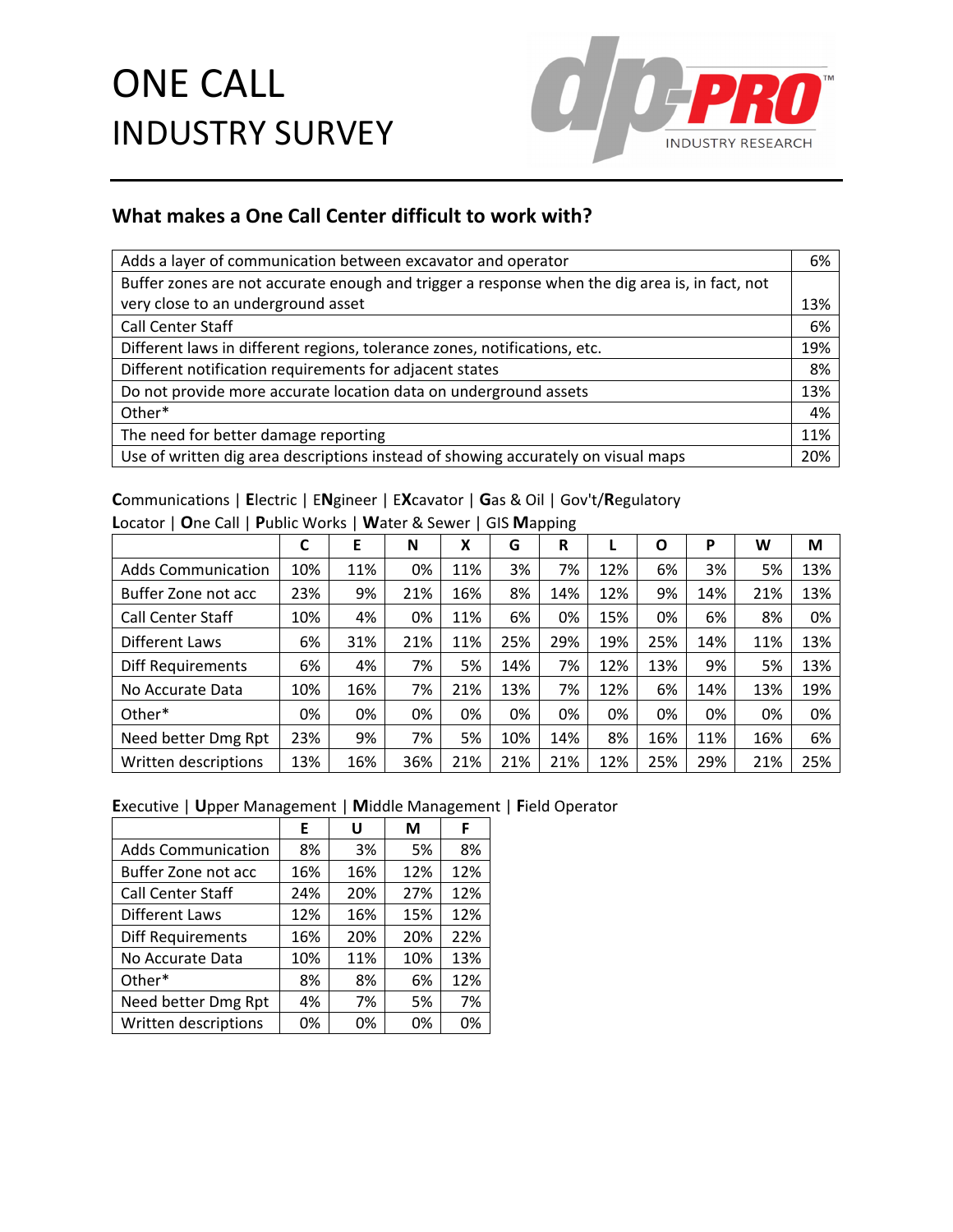

#### **U**SA | **I**nternational

|                           | U   |     |
|---------------------------|-----|-----|
| <b>Adds Communication</b> | 6%  | 7%  |
| Buffer Zone not acc       | 13% | 19% |
| Call Center Staff         | 20% | 30% |
| <b>Different Laws</b>     | 15% | 4%  |
| <b>Diff Requirements</b>  | 20% | 22% |
| No Accurate Data          | 12% | 4%  |
| Other*                    | 8%  | 11% |
| Need better Dmg Rpt       | 6%  | 4%  |
| Written descriptions      | 0%  | 0%  |

#### **Question 8, "Other" Responses**

Accurate description, Not changing what they are told by contractor

Contractor lacking informational details

it can only go to one e‐mail address

Locates are spread to thin

No easy to use online portal or mobile app

Outdated Website Design & Forms

Poor response time to questions

State one call boards trying to maintain status quo, not seeking proactive solutions

the different one calls have different questions for their tickets, not all one calls have an updated land base so they do not know the road exist in area., not all will take gps coordinates for the ticket,

Tools to help excavators manage their tickets

Unreadable Maps

Wait times when calling in.

Was not designed with Digital/Online in mind, needs a transformation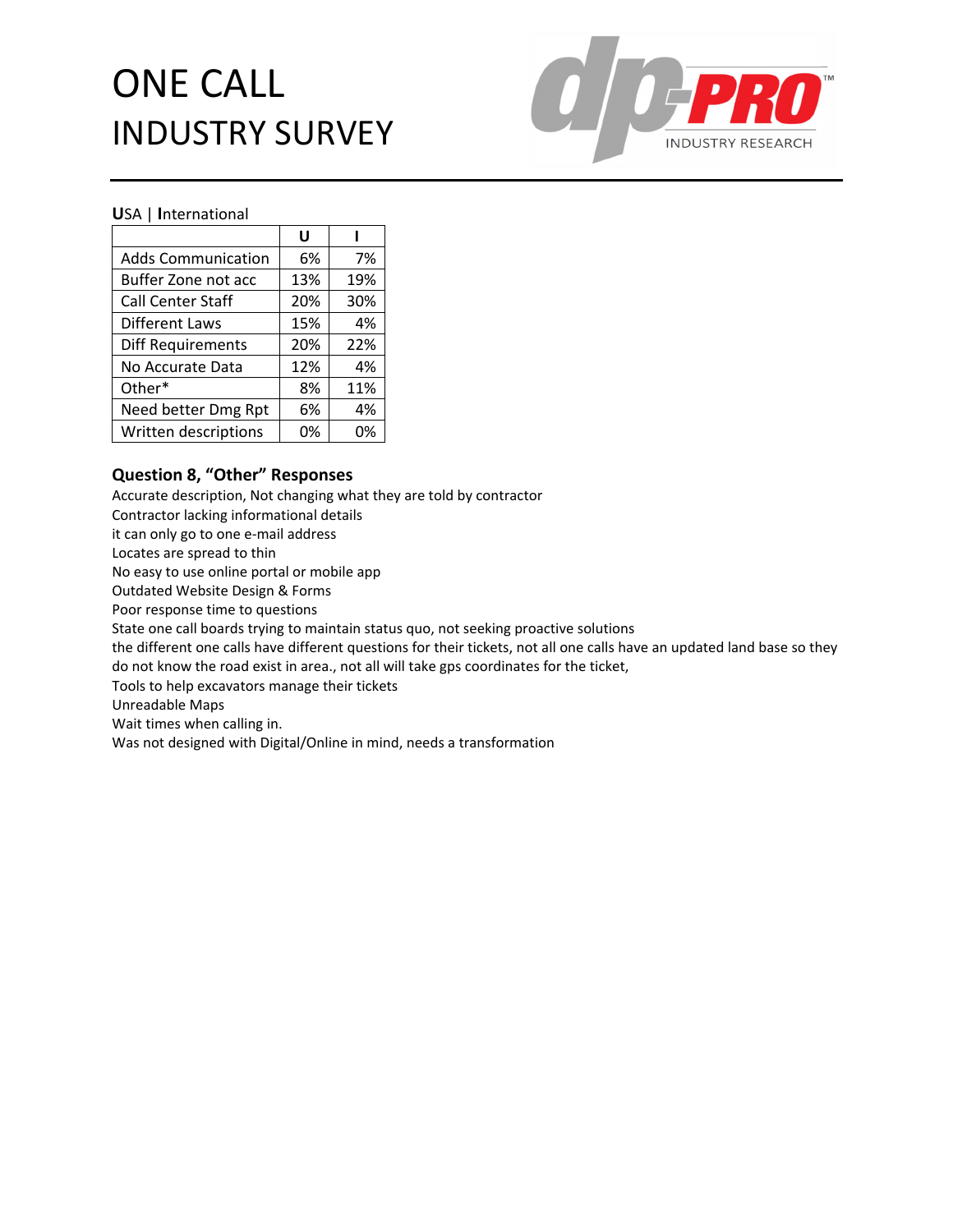

### **How long should a dig ticket be valid?\***

| $3 - 7$ Days | 8%  |
|--------------|-----|
| 8 - 14 Days  | 45% |
| 15 - 28 Days | 16% |
| 30 Days      | 24% |
| +30 Days     | 4%  |
| Other        |     |

### **C**ommunications | **E**lectric | E**N**gineer | E**X**cavator | **G**as & Oil | Gov't/**R**egulatory

**L**ocator | **O**ne Call | **P**ublic Works | **W**ater & Sewer | GIS **M**apping

|              | C   | Е   | N   | χ   | G   | R   |     | O   | Þ   | W   | M   |
|--------------|-----|-----|-----|-----|-----|-----|-----|-----|-----|-----|-----|
| $3 - 7$ Days | 15% | 11% | 0%  | 0%  | 6%  | 14% | 0%  | 0%  | 6%  | 5%  | 33% |
| 8 - 14 Days  | 54% | 16% | 60% | 20% | 26% | 43% | 33% | 15% | 61% | 60% | 0%  |
| 15 - 28 Days | 15% | 32% | 20% | 40% | 15% | 14% | 25% | 8%  | 17% | 20% | 17% |
| 30 Days      | 15% | 32% | 20% | 40% | 15% | 14% | 42% | 38% | 17% | 10% | 50% |
| +30 Days     | 0%  | 5%  | 0%  | 0%  | 32% | 14% | 0%  | 8%  | 0%  | 5%  | 0%  |
| Other        | 0%  | 5%  | 0%  | 0%  | 6%  | 0%  | 0%  | 31% | 0%  | 0%  | 0%  |

### **E**xecutive | **U**pper Management | **M**iddle Management | **F**ield Operator

|              | E   | U   | М   | F   |
|--------------|-----|-----|-----|-----|
| 3 - 7 Days   | 0%  | 3%  | 8%  | 18% |
| 8 - 14 Days  | 41% | 56% | 27% | 38% |
| 15 - 28 Days | 0%  | 22% | 25% | 18% |
| 30 Days      | 47% | 17% | 29% | 20% |
| +30 Days     | 6%  | 3%  | 6%  | 2%  |
| Other        | 6%  | 0%  | 6%  | 4%  |

### **U**SA | **I**nternational

|              | U   |     |
|--------------|-----|-----|
| $3 - 7$ Days | 7%  | 11% |
| 8 - 14 Days  | 39% | 22% |
| 15 - 28 Days | 20% | 11% |
| 30 Days      | 24% | 56% |
| +30 Days     | 4%  | 0%  |
| Other        | 5%  | 0%  |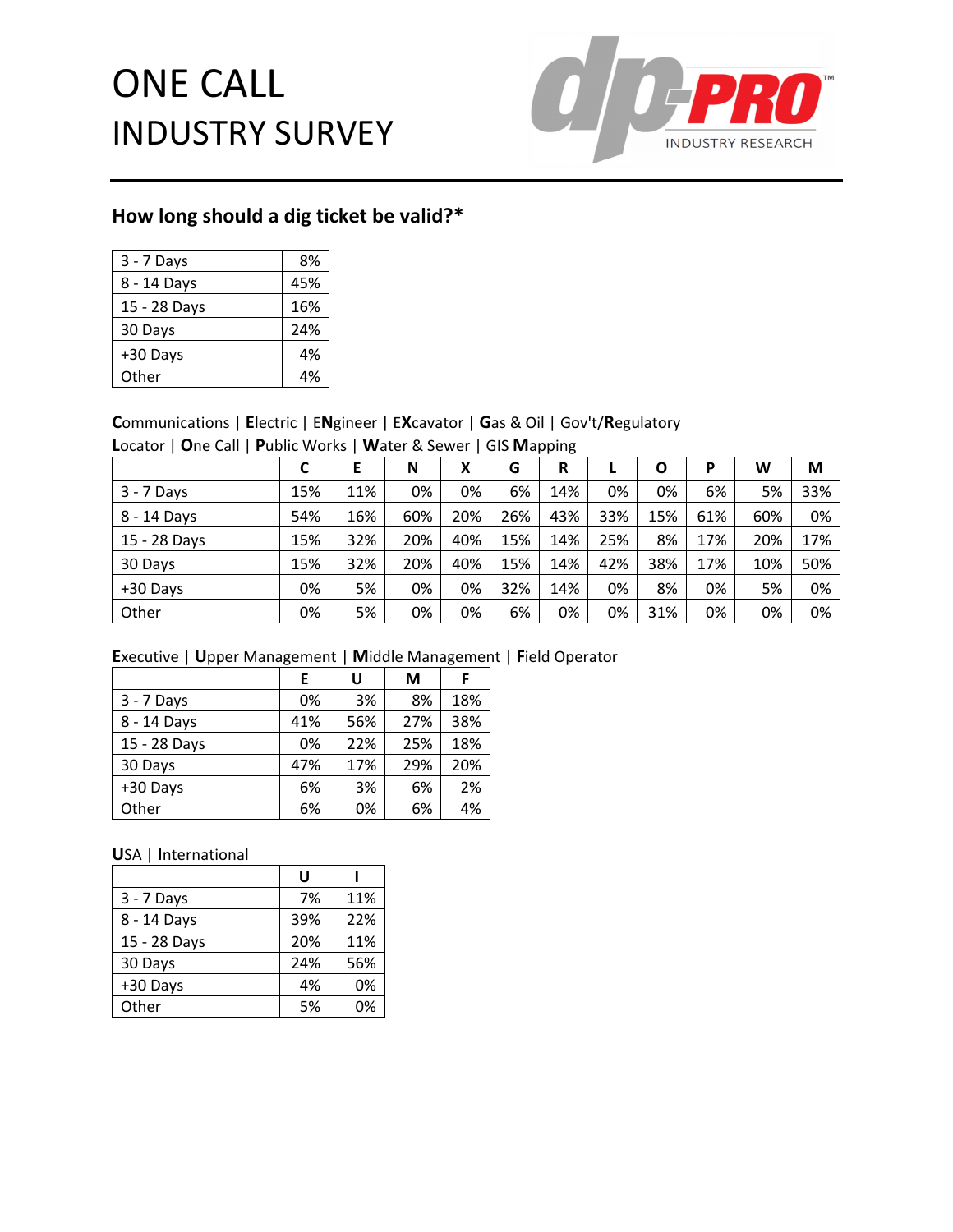

### **Question 9, Clarifying responses**

| 3 - 7 Days                           | 8 - 14 Days                          | 30 Days                            |
|--------------------------------------|--------------------------------------|------------------------------------|
| $3$ days $(3)$                       | 10 Business Days (3)                 | $1$ month $(8)$                    |
| 5 days (3)                           | 10 Days (10)                         | 30 business days (1)               |
| 5 working days (1)                   | 10 days, becoming null and void if   | 30 Days (26)                       |
| 7 days (8)                           | the job isn't started within that    | 30 days as long as marks are       |
|                                      | window $(1)$                         | visible (1)                        |
| 15 - 28 Days                         | 10 Working Days (3)                  | 30 days in continued work (1)      |
| 15 Days (2)                          | 12 business days from lawful start   | 30 days would be good (1)          |
| 20 days (5)                          | (1)                                  | 30 days. When one thinks of        |
| 20 days as long as marks are visible | 14 Business Days (1)                 | common reference points, 1 day,    |
| (1)                                  | 14 Calendar Days (2)                 | or 1 week or 1 month is a          |
| 20 working days is good (1)          | 14 Days (16)                         | common reference. Our tickets      |
| 21 days (7)                          | 14 days with visible marks (1)       | are valid 28 days. Just make is 30 |
| 21 days. In the winter with the snow | 14 Working Days (5)                  | days or what might be more         |
| no more than 4 days as all of the    | 2 Weeks (14)                         | commonly referred to as 1 month    |
| markings disappear under the snow    | 2 Weeks unless faded (1)             | during casual conversation.(1)     |
| (1)                                  | 2 WEEKS. Water based marking         | +30 Days                           |
| 21 working days (1)                  | paint does not have a                | 30-60 days as long as markings are |
| 2-3 weeks (1)                        | manufacturers guarantee of how       | clearly visible (1)                |
| 2-3 weeks (need to prevent           | long their paint will last due to so | 60 days (2)                        |
| excavators from requesting marks     | many uncontrollable variables. A     | 90 Days (2)                        |
| then not doing the work in a timely  | locator will do their best to place  | 90 days, as long as marks are      |
| fashion) (1)                         | paint where it will have the best    | maintained (1)                     |
| 3 weeks (2)                          | retention but even in ideal cases,   |                                    |
| 3 weeks (21) days staking marks can  | paint will start to exponentially    | Other                              |
| go away, people forget about a       | degrade after two weeks.             | Depends upon the project (1)       |
| project (1)                          | Degraded paint marks increases       | Duration of Project (Max. 1 year)  |
| 28 days (5)                          | the likelihood of a utility strike   | (1)                                |
|                                      | which could easily be mitigated by   | Indefinitely - with caveats that   |
|                                      | expiring two week old tickets and    | markings are maintained and        |
|                                      | requiring a new ticket to be called  | excavation work is continuous      |
|                                      | in. $(1)$                            | (equipment doesn't leave the site) |
|                                      | 2 weeks. Should be seasonal. In      | (1)                                |
|                                      | winter, shorter than summer due      | unlimited if the scope hasn't      |
|                                      | to removal of marks. At max, two     | changed and the marks are visible  |
|                                      | weeks, as too much damage to         | and the equipment hasn't moved     |
|                                      | marks occurs due to weather or       | off site for more than 2 business  |
|                                      | lawn mowing (1)                      | days $(1)$                         |
|                                      |                                      | Until the marks are no longer      |
|                                      |                                      | visible (1)                        |
|                                      |                                      | until the marks are no longer      |
|                                      |                                      | visible - Missouri is the model    |
|                                      |                                      | state for this, in my opinion (1)  |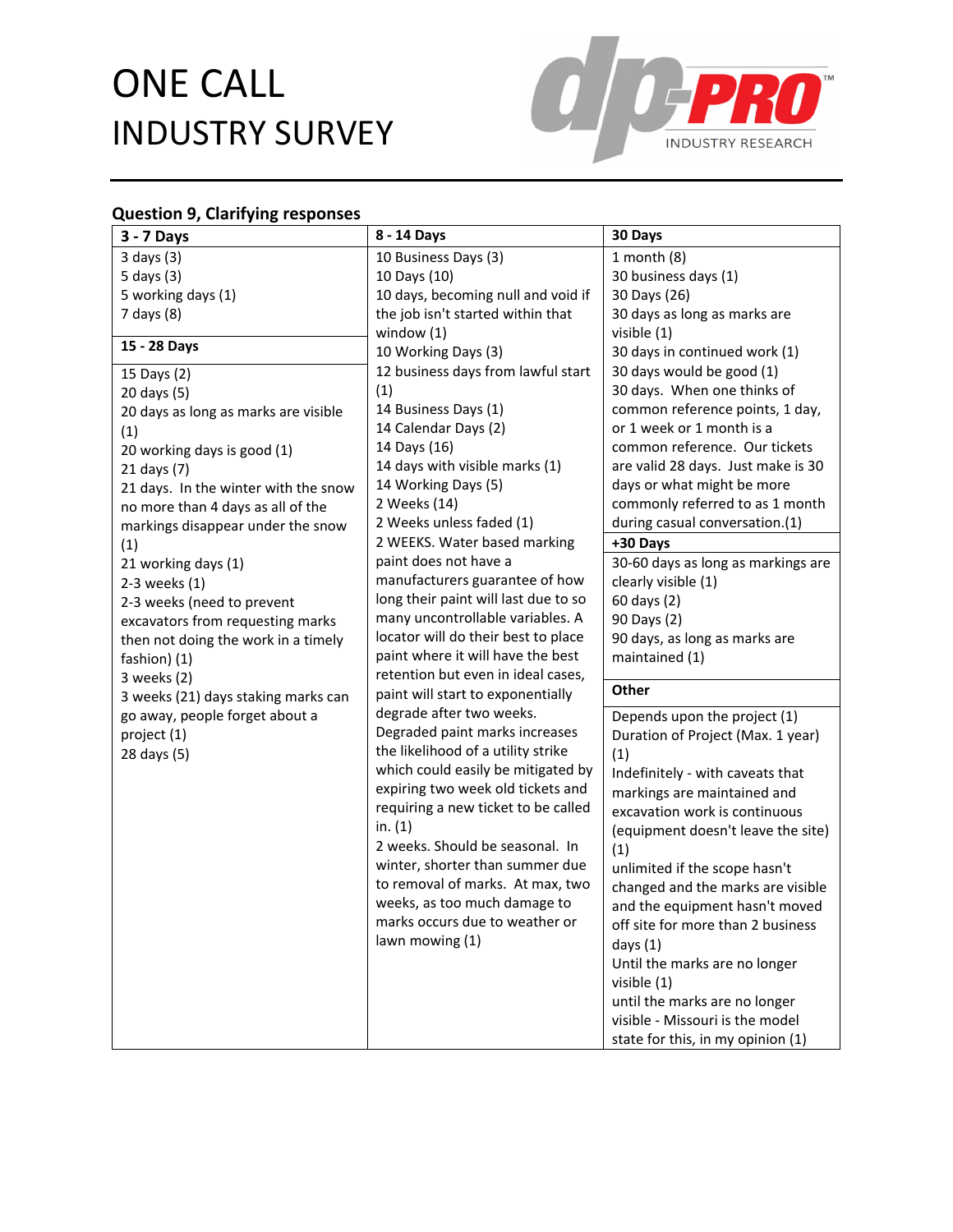

### **What is the appropriate wait time for a ticket?\***

| 24 Hours or less | 10% |
|------------------|-----|
| $2 - 3$ Days     | 78% |
| $4 - 7$ Days     | 7%  |
| +8 Days          | 1%  |
| Other            | 3%  |

**C**ommunications | **E**lectric | E**N**gineer | E**X**cavator | **G**as & Oil | Gov't/**R**egulatory **L**ocator | **O**ne Call | **P**ublic Works | **W**ater & Sewer | GIS **M**apping

|                  | ◡   |     | N   | x   | G   | R   |     | O   | D   | W   | M   |
|------------------|-----|-----|-----|-----|-----|-----|-----|-----|-----|-----|-----|
| 24 Hours or less | 7%  | 16% | 0%  | 0%  | 18% | 0%  | 0%  | 23% | 0%  | 10% | 17% |
| $2 - 3$ Days     | 93% | 68% | 75% | 100 | 82% | 100 | 82% | 62% | 78% | 85% | 67% |
| $4 - 7$ Days     | 0%  | 16% | 0%  | 0%  | 0%  | 0%  | 9%  | 8%  | 22% | 0%  | 17% |
| +8 Days          | 0%  | 0%  | 0%  | 0%  | 0%  | 0%  | 0%  | 8%  | 0%  | 5%  | 0%  |
| Other            | 0%  | 0%  | 25% | 0%  | 0%  | 0%  | 9%  | 0%  | 0%  | 0%  | 0%  |

### **E**xecutive | **U**pper Management | **M**iddle Management | **F**ield Operator

|                  | E   | U   | М   | F   |
|------------------|-----|-----|-----|-----|
| 24 Hours or less | 11% | 8%  | 2%  | 17% |
| $2 - 3$ Days     | 67% | 83% | 85% | 70% |
| $4 - 7$ Days     | 22% | 0%  | 13% | 9%  |
| +8 Days          | 0%  | 6%  | 0%  | 0%  |
| Other            | 0%  | 3%  | 0%  | 4%  |

**U**SA | **I**nternational

|                  | U   |     |
|------------------|-----|-----|
| 24 Hours or less | 9%  | 60% |
| $2 - 3$ Days     | 81% | 30% |
| $4 - 7$ Days     | 7%  | 10% |
| +8 Days          | 1%  | 0%  |
| Other            | 2%  | 0%  |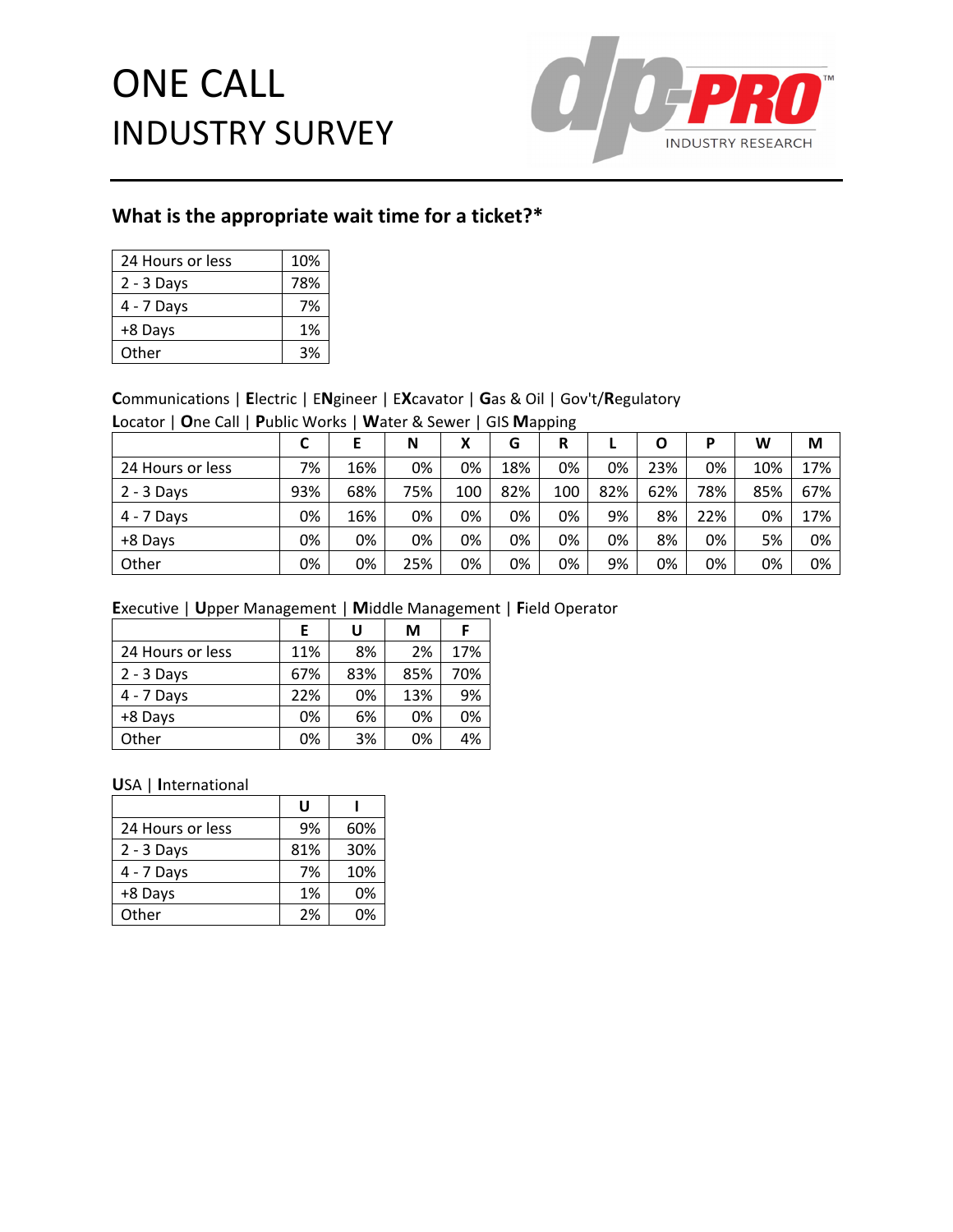

| 24 Hours or less                 | $2 - 3$ Days                         |                                      |
|----------------------------------|--------------------------------------|--------------------------------------|
| $1$ day $(3)$                    | 2 business days (5)                  | 48 working hours (2)                 |
| $1$ day max $(1)$                | 2 business days - call on Monday,    | 48-72 hours (1)                      |
| 1 Hour (1)                       | excavate on Thursday (1)             | 72 hours (13)                        |
| 1 hr past start time (1)         | 2 business days plus call in day (1) | 72 hours (not including weekends     |
| 2 hours $(1)$                    | 2 days (16)                          | or holidays) (1)                     |
| 2 min(1)                         | 2 full business days NOT including   | 72 hours from midnight of the call   |
| 24 Hours (1)                     | the day of the call (1)              | in date. $(1)$                       |
| 4 Hours (1)                      | 2 Full working days (2)              | 72 hours with times only being       |
| 5 minutes (3)                    | 2 working days (2)                   | within normal working hours (1)      |
| 60 minutes (1)                   | $2-3$ days $(5)$                     | about 48 hours although has been     |
| Should be 15-30 minutes, but due | 3 Business Days (10)                 | much quicker but some authorities    |
| to lack of proper mapping 72     | 3 business days regular, two hours   | are still a bit slower (1)           |
| business hours (1)               | emergency (1)                        | 3 business days or as agreed to and  |
| 4 - 7 Days                       | 3 days (22)                          | documented by all affected parties.  |
| $4$ days $(1)$                   | 3 days unless an emergency (1)       | (1)                                  |
| 4 working days (1)               | 3 days, 5 if large project (1)       | 3 days is okay, emergency should     |
| 5 days (6)                       | 3 working days (3)                   | be better coordinated and faster.    |
| 7 days (3)                       | 36 Hours (2)                         | (1)                                  |
|                                  | 48 Hours (21)                        | It should be raised from the current |
|                                  | 48 hours from when the ticket was    | 48 hours to 72 hours, as a           |
|                                  | delivered to utilities (1)           | minimum. Project locates should      |
|                                  | 48 hours not including the day       | be longer than 72 hours. (1)         |
| +8 Days                          | called in (1)                        | Other                                |
| 10 days (1)                      | 48 hours, not including weekends     | Depends on scope of work. (1)        |
| 30 days (1)                      | and legal holidays (1)               | i feel the wait time should be       |
| 2 to 3 weeks $(1)$               |                                      | looked at that is different with the |
|                                  |                                      | different one calls. the time should |
|                                  |                                      | be looked at in the high growing     |
|                                  |                                      | areas. $(1)$                         |
|                                  |                                      | it should depend on size and scope   |
|                                  |                                      | of the proposed excavation. one      |
|                                  |                                      | city block or 600feet (1)            |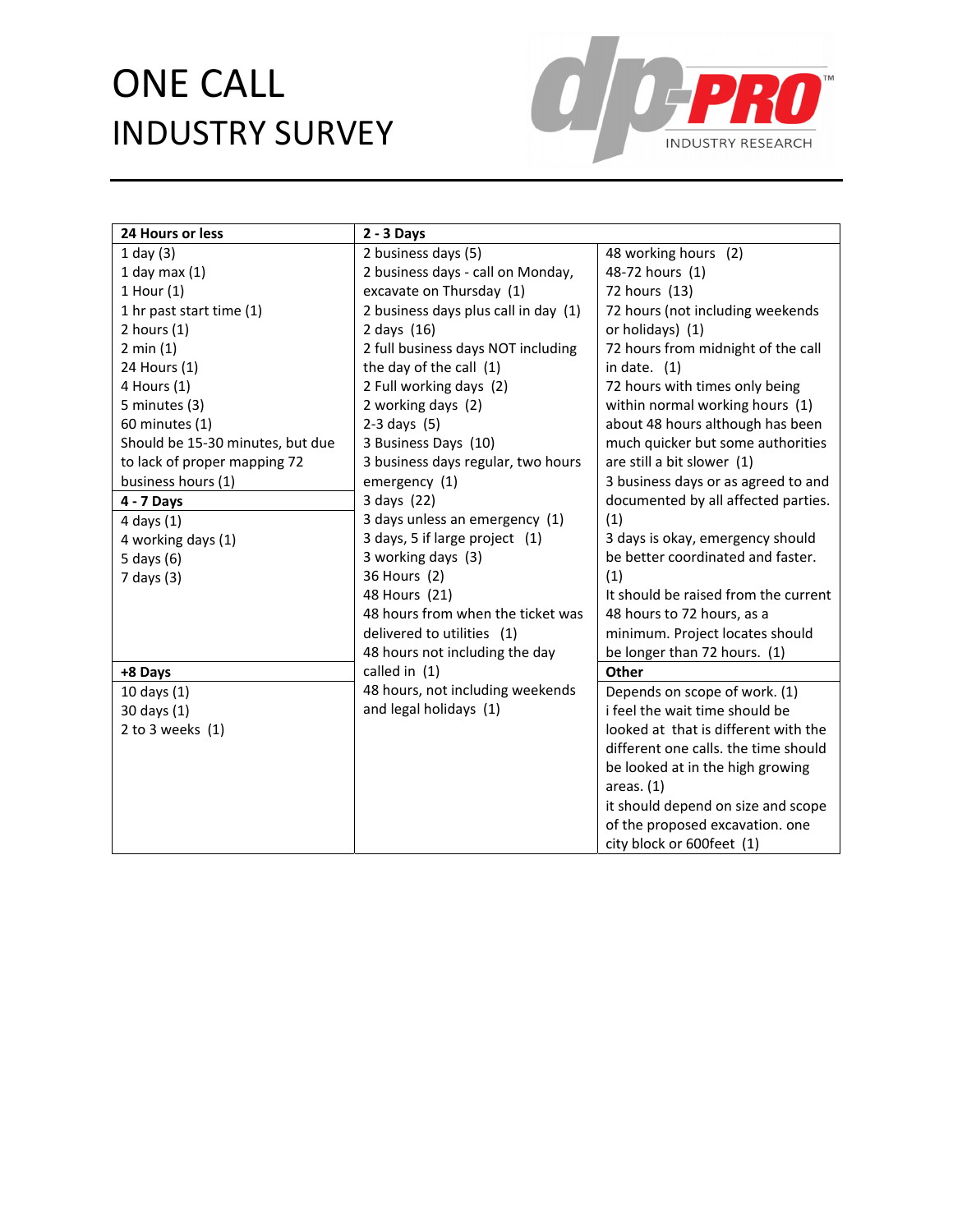

### **What is the right tolerance zone for locating assets?**

| 12 - 17 inches | 3%  |
|----------------|-----|
| 18 - 24 inches | 64% |
| 25 - 60 inches | 18% |
| +60 inches     | 8%  |
| Other          | 7%  |

**C**ommunications | **E**lectric | E**N**gineer | E**X**cavator | **G**as & Oil | Gov't/**R**egulatory **L**ocator | **O**ne Call | **P**ublic Works | **W**ater & Sewer | GIS **M**apping

|                | ⊾   |     | N   | χ   | G   | R   |     | O   |     | W   | M   |
|----------------|-----|-----|-----|-----|-----|-----|-----|-----|-----|-----|-----|
| 12 - 17 inches | 0%  | 7%  | 0%  | 0%  | 8%  | 0%  | 0%  | 0%  | 8%  | 0%  | 17% |
| 18 - 24 inches | 66% | 60% | 80% | 67% | 72% | 80% | 58% | 82% | 46% | 29% | 33% |
| 25 - 60 inches | 18% | 20% | 20% | 22% | 12% | 0%  | 33% | 9%  | 46% | 50% | 0%  |
| +60 inches     | 9%  | 13% | 0%  | 0%  | 4%  | 20% | 0%  | 9%  | 0%  | 21% | 33% |
| Other          | 7%  | 0%  | 0%  | 11% | 4%  | 0%  | 8%  | 0%  | 0%  | 0%  | 17% |

### **E**xecutive | **U**pper Management | **M**iddle Management | **F**ield Operator

|                | Е   | U   | М   | F   |
|----------------|-----|-----|-----|-----|
| 12 - 17 inches | 0%  | 0%  | 4%  | 8%  |
| 18 - 24 inches | 59% | 57% | 64% | 57% |
| 25 - 60 inches | 18% | 33% | 15% | 24% |
| +60 inches     | 12% | 7%  | 11% | 8%  |
| Other          | 12% | 3%  | 6%  | 3%  |

**U**SA | **I**nternational

|                | U   |     |
|----------------|-----|-----|
| 12 - 17 inches | 4%  | 0%  |
| 18 - 24 inches | 60% | 38% |
| 25 - 60 inches | 22% | 13% |
| +60 inches     | 6%  | 38% |
| Other          | 7%  | 13% |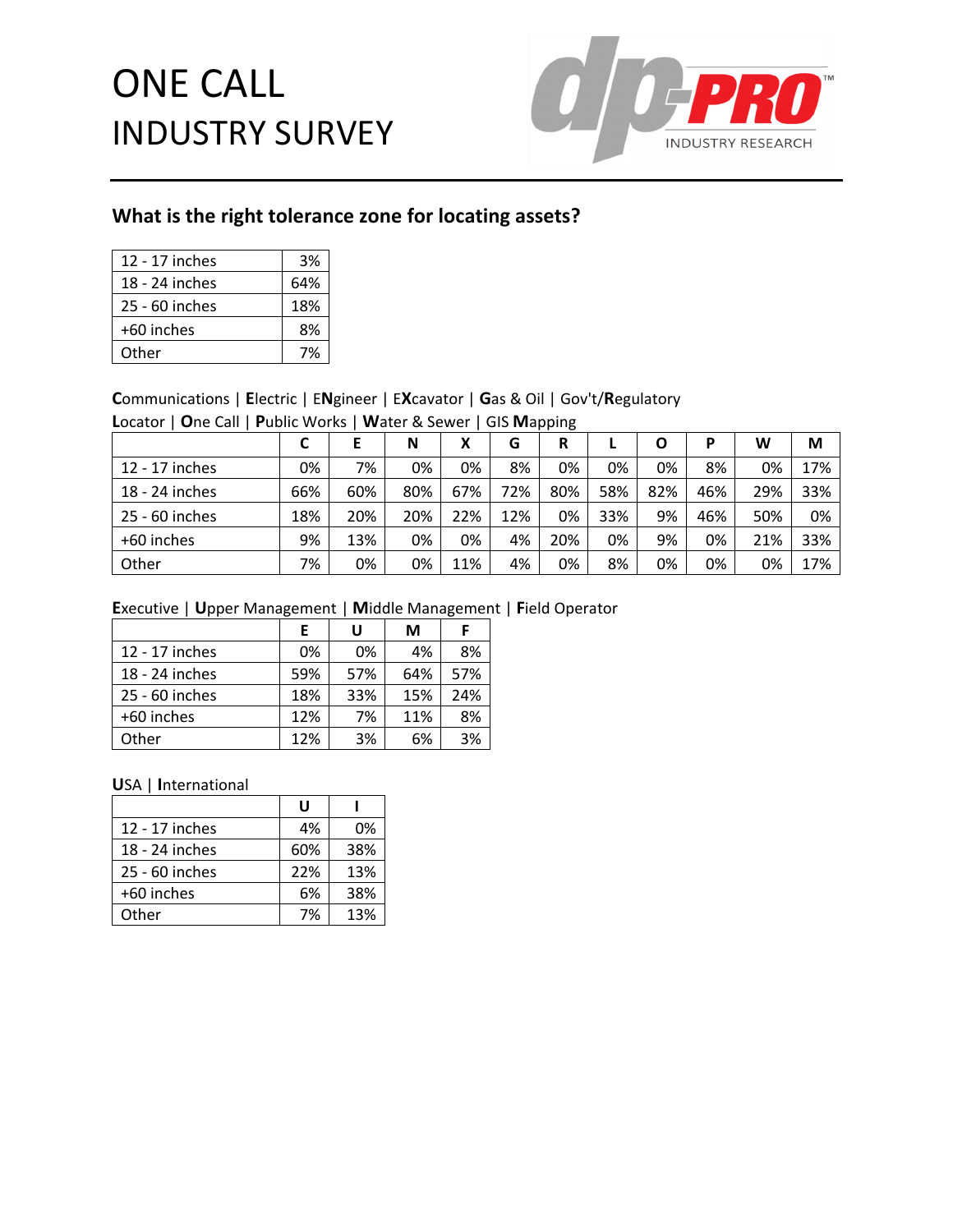

| 12" (3)<br>18" on both sides of the asset, plus<br>$+/- 4$ feet (1)<br>12" on either side of the locate<br>the asset size (1)<br>$+/-$ three feet (1)<br>18" on either side of the buried<br>marking (2)<br>3 feet (13)<br>3 ft either side of utility (2)<br>utility $(1)$<br>18" outside each edge if the<br>30 inches (1)<br>diameter of the asset is provided,<br>36" plus half the diameter of the<br><b>Other</b><br>or 18' from mark-out if the<br>utility $(1)$<br>Depends (1)<br>diameter is not provided. (1)<br>3ft either side of the physical<br>Immediate location affected NOT<br>18 to 24 inches outside locating<br>construction of the utility (1)<br>general area (1)<br>marks $(1)$<br>4 feet (5)<br>Markings (1)<br>$18-24"$ (3)<br>4 feet 18 inches (1)<br>Michigan does not have a tolerance<br>5 feet either side of utility (1)<br>2' each side is good (1)<br>zone $(1)$<br>5' on either side of a white line (1)<br>2 feet (14)<br>n/a(1)<br>2 feet Plus or minus (1)<br>None (1)<br>2' on either side of the outside<br>not familiar with tolerance zones<br>diameter of the utility (1)<br>(1)<br>2' plus 1/2 the width of the facility<br>should verify the marks for gas and<br>(1)<br>electric lines regardless of distance<br>24 inches (18)<br>from dig location (1)<br>24 inches on each side of the<br>unknown, some states is 18" and<br>facility (1)<br>some 24". i do think it should be<br>24" from outside diameter of<br>standardized (1)<br>pipeline size in both horizontal<br>? (2)<br>directions and vertically from<br>18-24 inches<br>+60 inches<br>ground level to top of underground<br>.5 meters The smaller the better. I<br>10 feet (4)<br>asset being located, all the state<br>100 feet (2)<br>would suggest 0.5 meters (1)<br>variations are confusing to<br>18 inches (39)<br>12 feet (1)<br>excavators (1)<br>18 inches either side of exterior of<br>200' (1)<br>24" or a variable tolerance for<br>25 feet (1)<br>utility $(1)$<br>those assets that are difficult to<br>18 inches, plus half of the diameter<br>2m(1)<br>locate, PVC water main with no<br>(1)<br>$30 \text{ m} (1)$<br>tracer wire for example (1)<br>6'(1)<br>18" both sides of object being<br>24" to each side of the known<br>located (1)<br>within $25$ feet $(1)$<br>facility (1)<br>18" either side of a line (1)<br>24" to each side plus the width of |
|----------------------------------------------------------------------------------------------------------------------------------------------------------------------------------------------------------------------------------------------------------------------------------------------------------------------------------------------------------------------------------------------------------------------------------------------------------------------------------------------------------------------------------------------------------------------------------------------------------------------------------------------------------------------------------------------------------------------------------------------------------------------------------------------------------------------------------------------------------------------------------------------------------------------------------------------------------------------------------------------------------------------------------------------------------------------------------------------------------------------------------------------------------------------------------------------------------------------------------------------------------------------------------------------------------------------------------------------------------------------------------------------------------------------------------------------------------------------------------------------------------------------------------------------------------------------------------------------------------------------------------------------------------------------------------------------------------------------------------------------------------------------------------------------------------------------------------------------------------------------------------------------------------------------------------------------------------------------------------------------------------------------------------------------------------------------------------------------------------------------------------------------------------------------------------------------------------------------------------------------------------------------------------------------------------------------------------------------------------------------------------------------|
|                                                                                                                                                                                                                                                                                                                                                                                                                                                                                                                                                                                                                                                                                                                                                                                                                                                                                                                                                                                                                                                                                                                                                                                                                                                                                                                                                                                                                                                                                                                                                                                                                                                                                                                                                                                                                                                                                                                                                                                                                                                                                                                                                                                                                                                                                                                                                                                              |
|                                                                                                                                                                                                                                                                                                                                                                                                                                                                                                                                                                                                                                                                                                                                                                                                                                                                                                                                                                                                                                                                                                                                                                                                                                                                                                                                                                                                                                                                                                                                                                                                                                                                                                                                                                                                                                                                                                                                                                                                                                                                                                                                                                                                                                                                                                                                                                                              |
| 18" either side of asset (2)<br>the facility. $(1)$<br>18" either side of the mark (1)<br>2ft both sides (1)<br>18" either side of the outside wall<br>2ft. Either side of mark (1)<br>of the facility (1)<br>current 2' on either side of buried,<br>18" For marking accuracy, accurate<br>marked utility is fair. (1)<br>to 18" of the outside of the asset                                                                                                                                                                                                                                                                                                                                                                                                                                                                                                                                                                                                                                                                                                                                                                                                                                                                                                                                                                                                                                                                                                                                                                                                                                                                                                                                                                                                                                                                                                                                                                                                                                                                                                                                                                                                                                                                                                                                                                                                                                |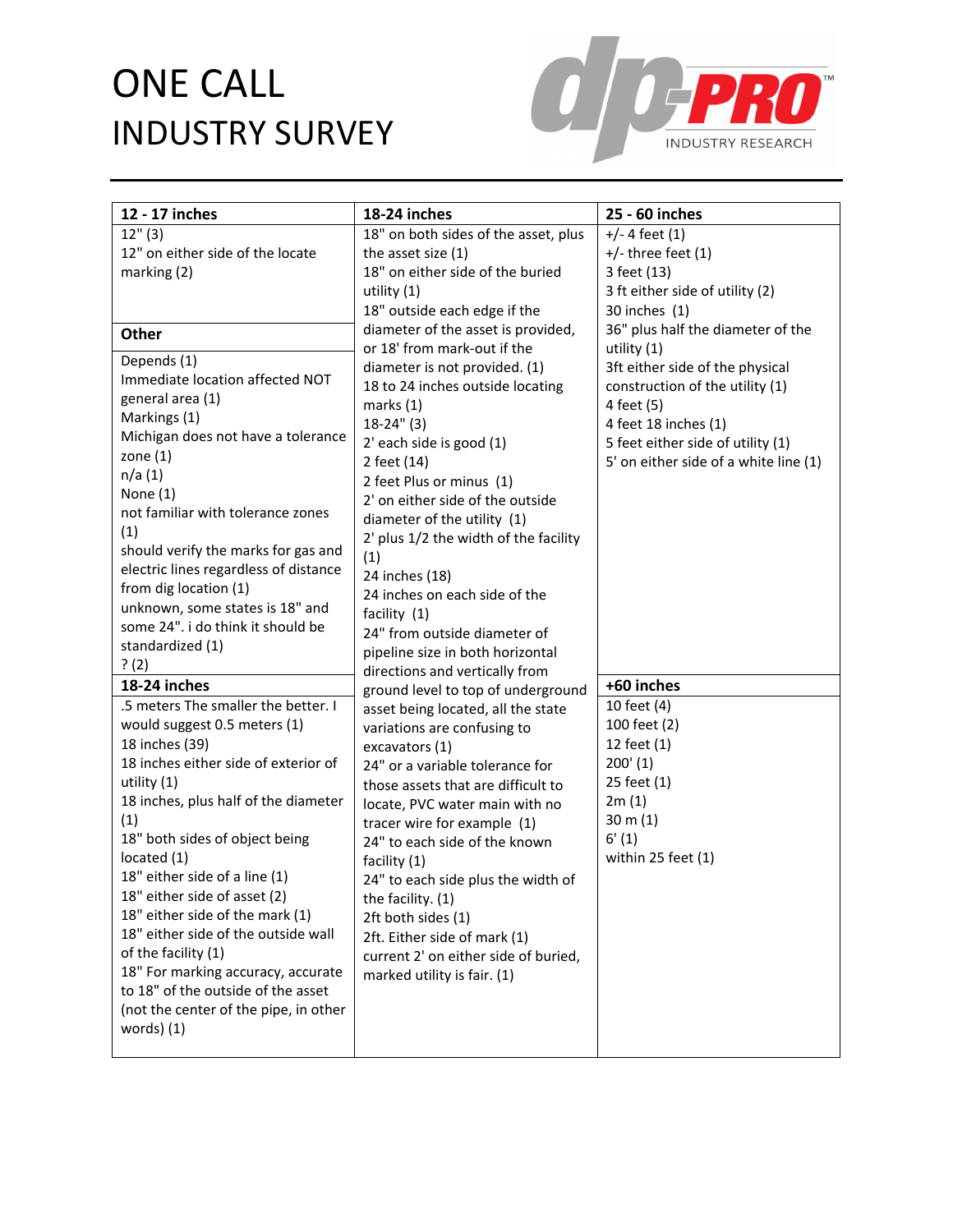

### **Which stakeholder groups (if any) should be exempt from receiving notifications?**

| None  | 95% |
|-------|-----|
| Other | 5%  |

**C**ommunications | **E**lectric | E**N**gineer | E**X**cavator | **G**as & Oil | Gov't/**R**egulatory **L**ocator | **O**ne Call | **P**ublic Works | **W**ater & Sewer | GIS **M**apping

| - - - - - |      |     |      |      |     |     |      |     |     |      |      |
|-----------|------|-----|------|------|-----|-----|------|-----|-----|------|------|
|           |      |     |      | ,,   |     |     |      |     |     | W    | M    |
| None      | 100% | 93% | 100% | 100% | 88% | 86% | 100% | 92% | 92% | 100% | 100% |
| Other     | 0%   | 7%  | 0%   | 0%   | 12% | 14% | 0%   | 8%  | 8%  | 0%   | 0%   |

**E**xecutive | **U**pper Management | **M**iddle Management | **F**ield Operator

|       |     | U    | М   |     |
|-------|-----|------|-----|-----|
| None  | 88% | 100% | 88% | 97% |
| Other | 12% | 0%   | 12% | 3%  |

#### **U**SA | **I**nternational

|       | U   |     |
|-------|-----|-----|
| None  | 95% | 88% |
| Other | 5%  | 13% |

### **Question 12, Other responses**

**None**

None ‐ If a pipe is hit and explodes, no one will want to hear, "Exempt" (1)

none, more communication the better (1)

NONE. State of California should be a member and pay just as all other facility owners (1)

None. Certain stakeholder groups could be granted special notification rules (e.g. farmers, mining on one's own property). (1)

None. If you have underground facilities, you should be notified. (1)

None. Military, Reservations, mom & pop. All need to be notified. (1)

Those that don't want to protect their underground facilities and ensure the safety of those digging around them...

I'm just kidding... no underground facility operator should be exempt. (1)

**Other**

Property owner (1) Storm water/Drainage (1) The underground facility owner is the only stakeholder who should receive notifications. Records of the ticket should go to the originator of the ticket. (1) Design (1) eapuoc (1) Emergency services (1) Miss Digs has the maps of every companies buried product with in a graphed area quit wasting everyones time running to locates outside those areas (1)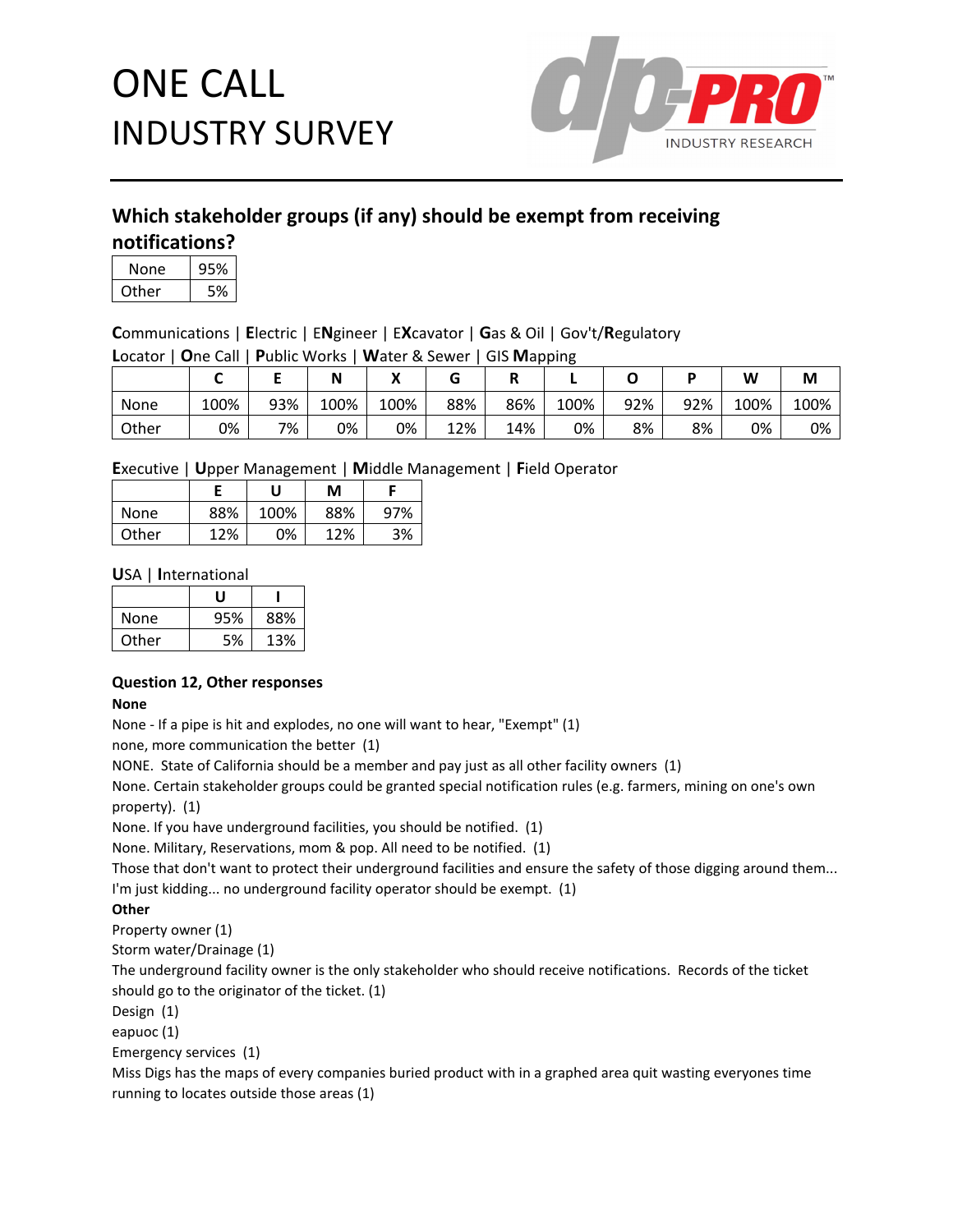

### **Which stakeholder groups (if any) should be exempt from providing notifications?**

| None  | 96% |
|-------|-----|
| Other | 4%  |

**C**ommunications | **E**lectric | E**N**gineer | E**X**cavator | **G**as & Oil | Gov't/**R**egulatory **L**ocator | **O**ne Call | **P**ublic Works | **W**ater & Sewer | GIS **M**apping

|       |     |      |      |      |     |     |      |     |      | W    | M    |
|-------|-----|------|------|------|-----|-----|------|-----|------|------|------|
| None  | 92% | 100% | 100% | 100% | 93% | 86% | 100% | 92% | 100% | 100% | 100% |
| Other | 8%  | 0%   | 0%   | 0%   | 7%  | 14% | 0%   | 8%  | 0%   | 0%   | 0%   |

**E**xecutive | **U**pper Management | **M**iddle Management | **F**ield Operator

|       |     |     | м   |      |
|-------|-----|-----|-----|------|
| None  | 94% | 97% | 90% | 100% |
| Other | 6%  | 3%  | 10% | 0%   |

#### **U**SA | **I**nternational

|       | u   |      |
|-------|-----|------|
| None  | 96% | 100% |
| Other | 4%  | 0%   |

### **Question 13, Other responses**

**None**

None ‐ If a pipe is hit and explodes, no one will want to hear, "Exempt" (1)

None ‐ with electronic capabilities there is no excuse (1)

none everyone should provide information (1)

none, typically infrastructure provides public service and all (public or private) need protection. (1)

None. Farmers, military, private property owners, everyone should be required to give notice. The one call has to be seen as the higher authority to make the decision of if it is clear to dig or not. (1)

It's always best to be safe and submit a locate request... so I say no one should be exempt. (1)

**Other**

anyone outside the 1 mile graph (1)

County road grading (1)

Duplicate? If not, no additional stakeholder groups should be exempt in my opinion. (1)

Emergency services (1)

Home owners while digging themselves on their property. (1)